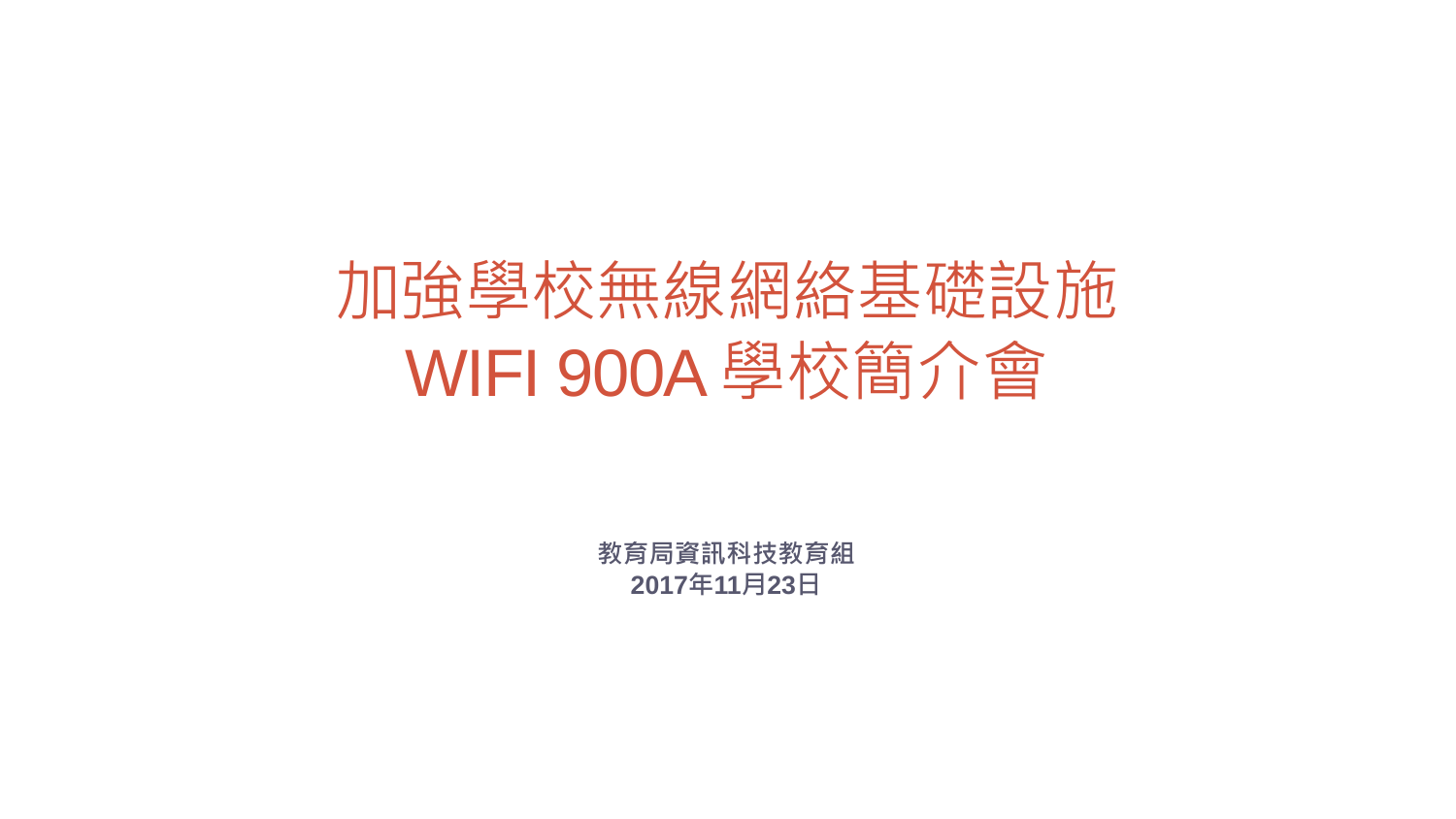### 2017年施政報告

- 自2015/16 學年推出「第四個資訊科技教育策略」,教 育局已為大部分公營學校已按計劃完成建立無線網絡校 園工程。
- 2017/18學年,為加強所有公營學校的資訊科技人手支 援,教育局已提供額外經常現金津貼「資訊科技人員支 援津貼」。
- (新措施)計劃邀請「關愛基金」考慮資助清貧中小學 生購買平板電腦,實踐電子學習。



一起同行 擁抱希望 分享快樂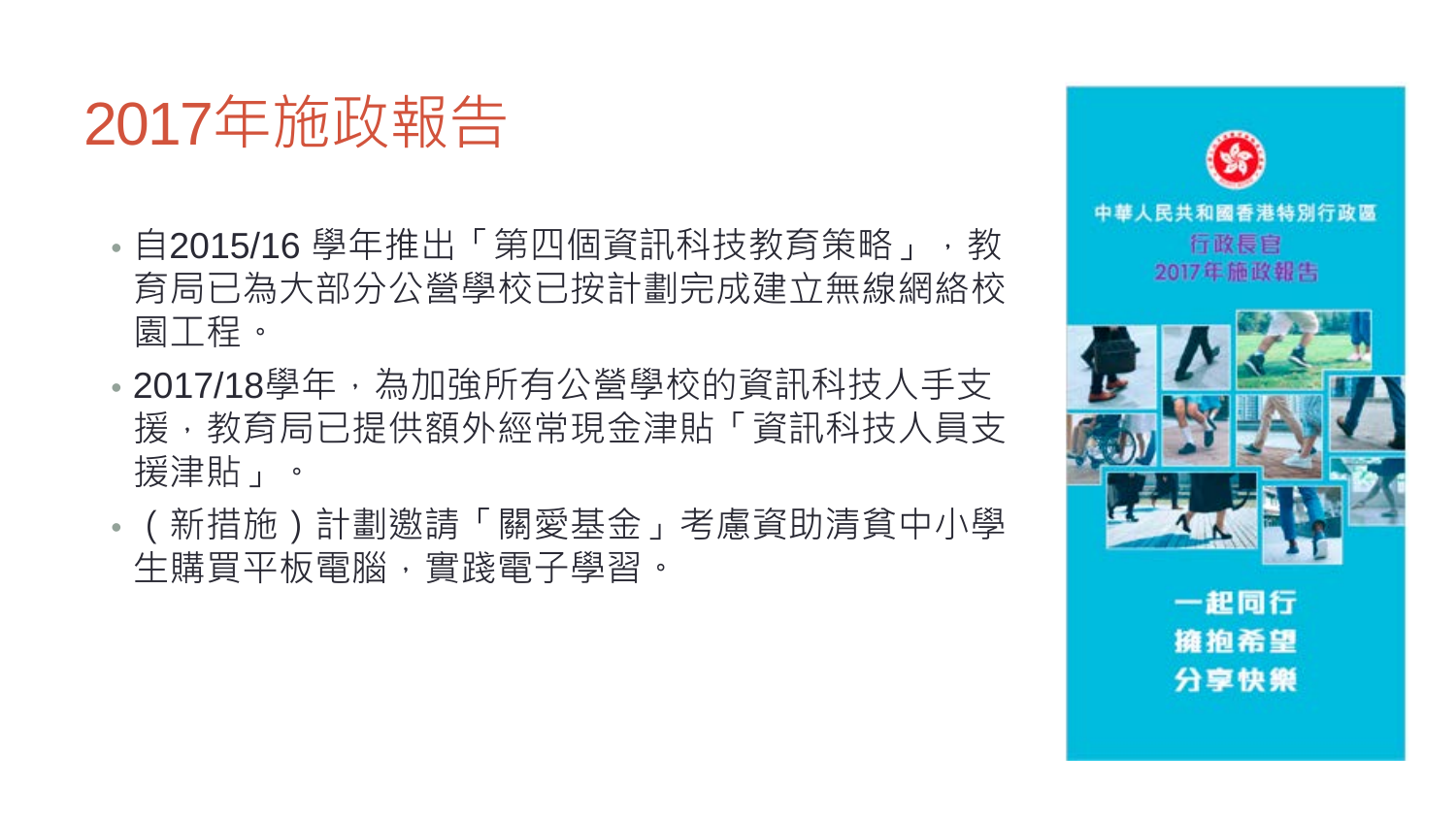



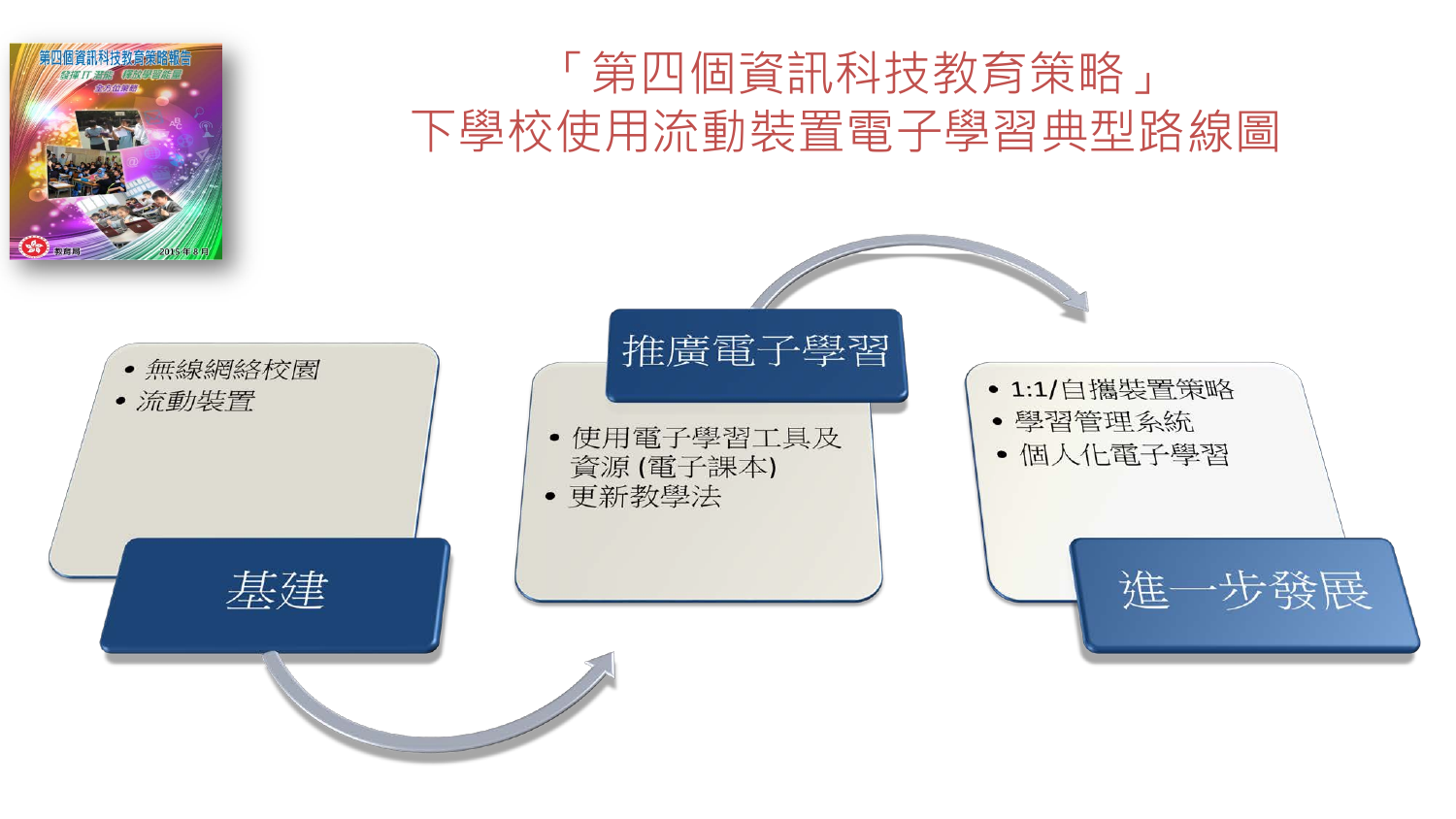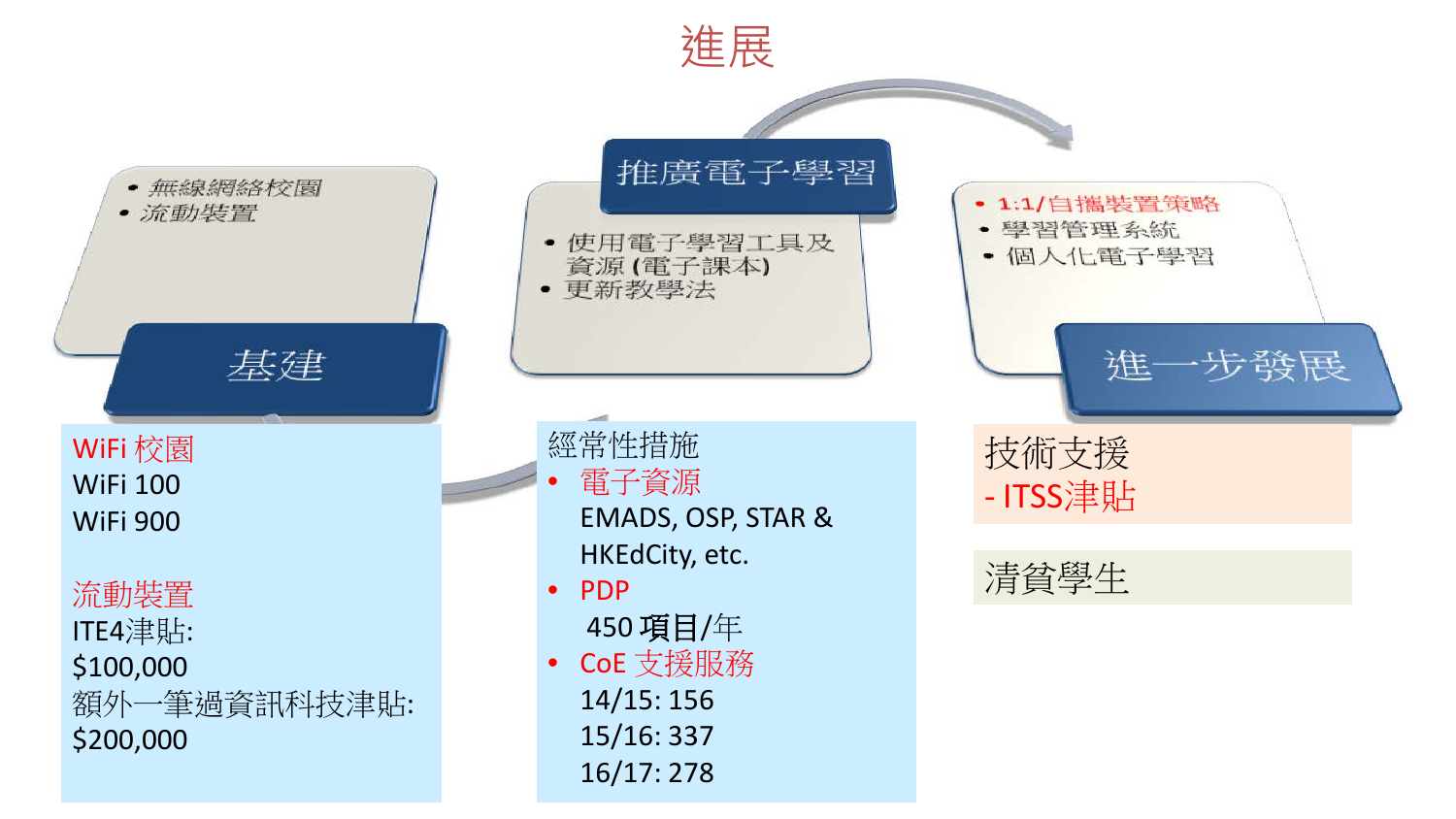### ITE已納入在學校的發展計劃

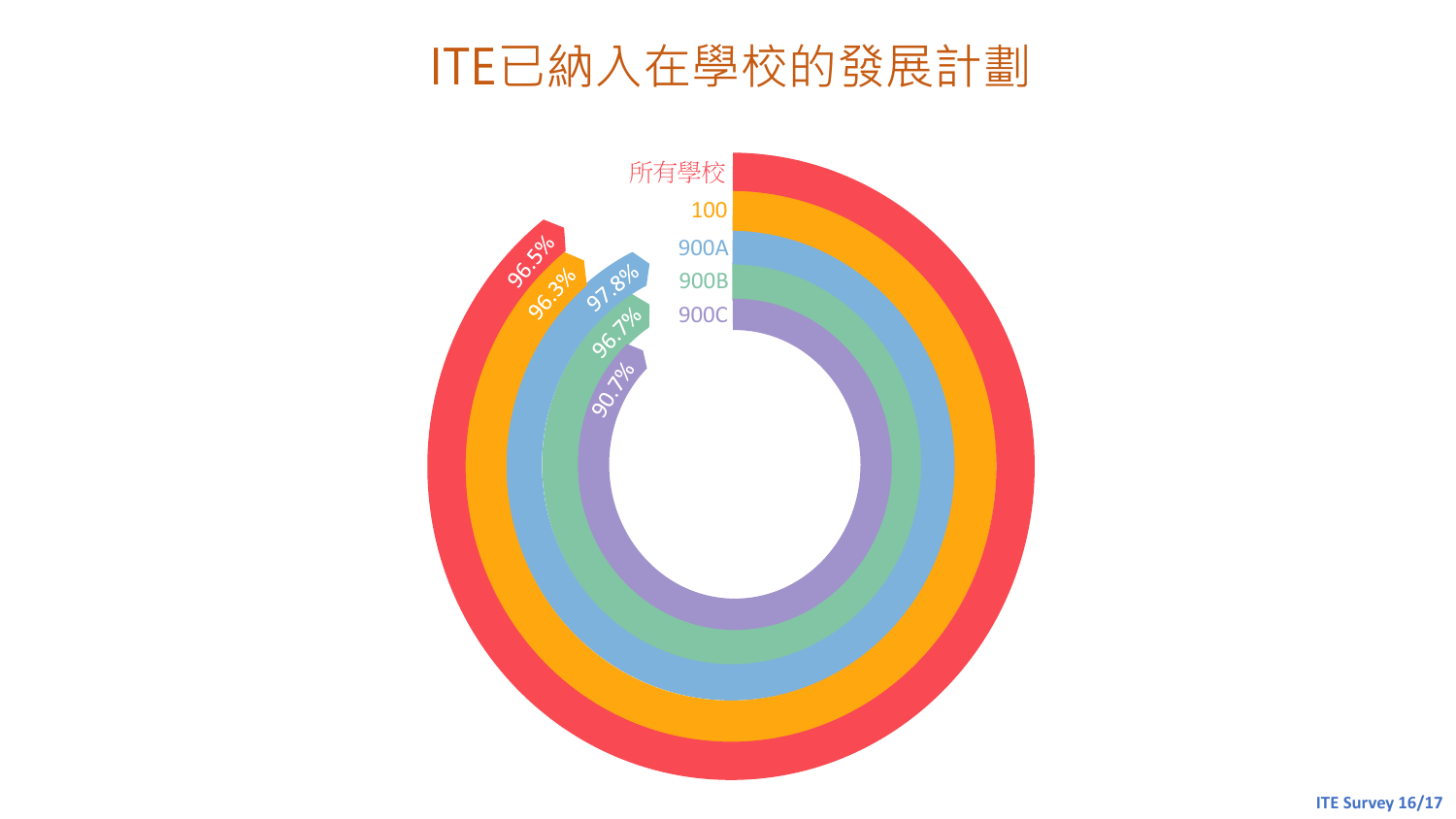16/17 學年推行情況



**ITE Survey 16/17**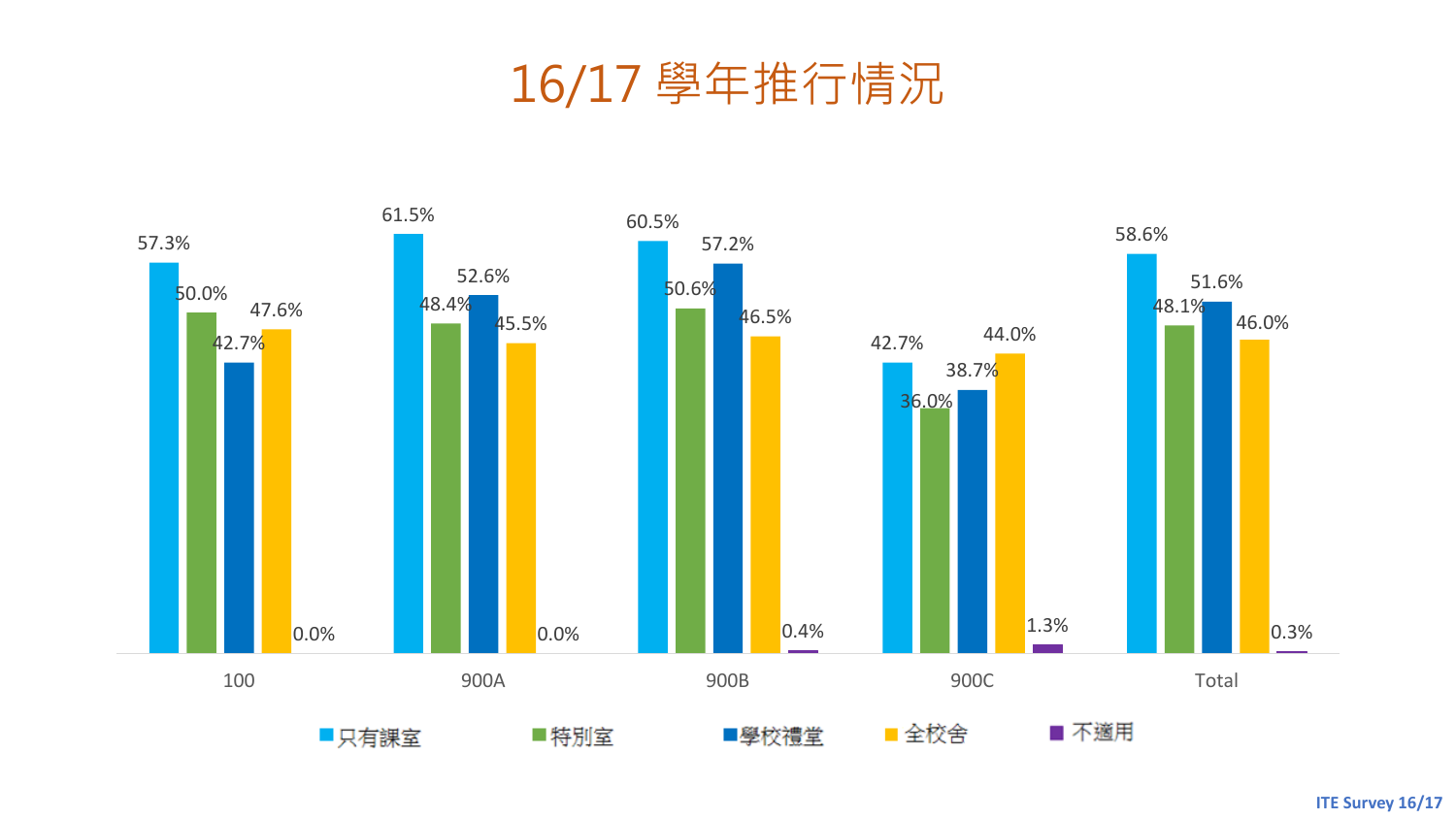### 學校採用的 WiFi 服務模式

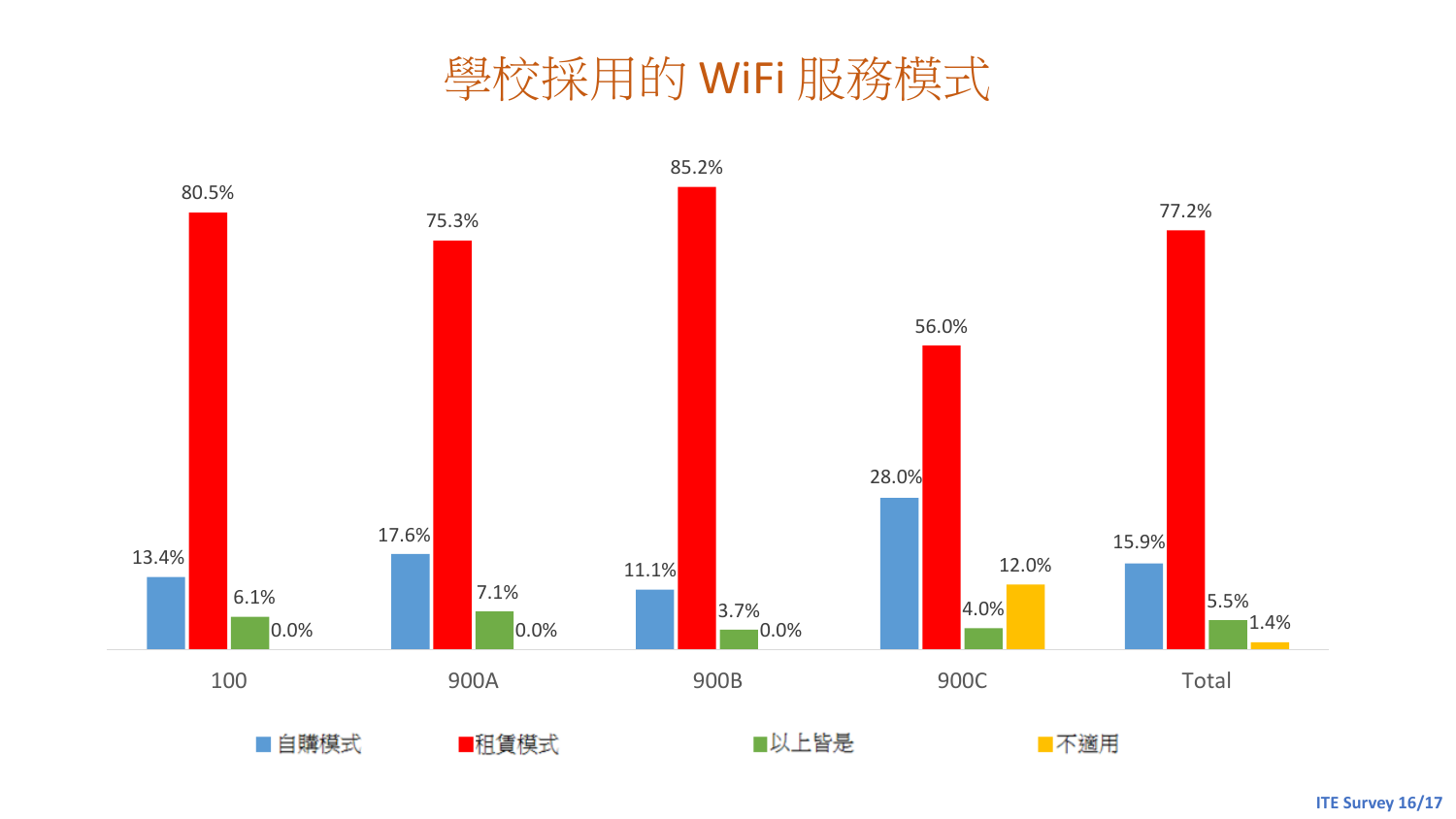### 學校如何評價無線網絡服務供應商的服務



**ITE Survey 16/17**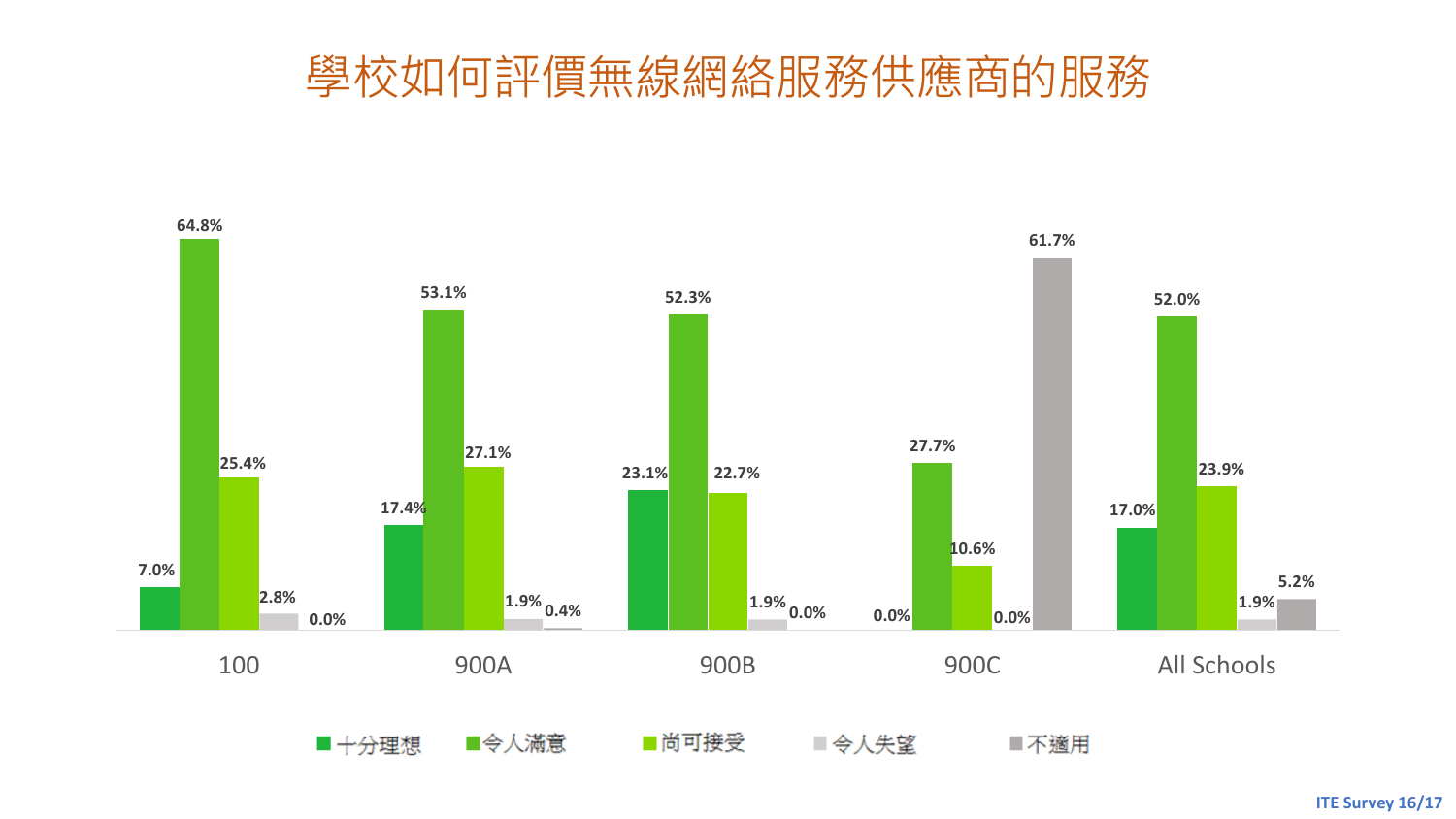### 學校流動裝置的操作系統



**ITE Survey 16/17**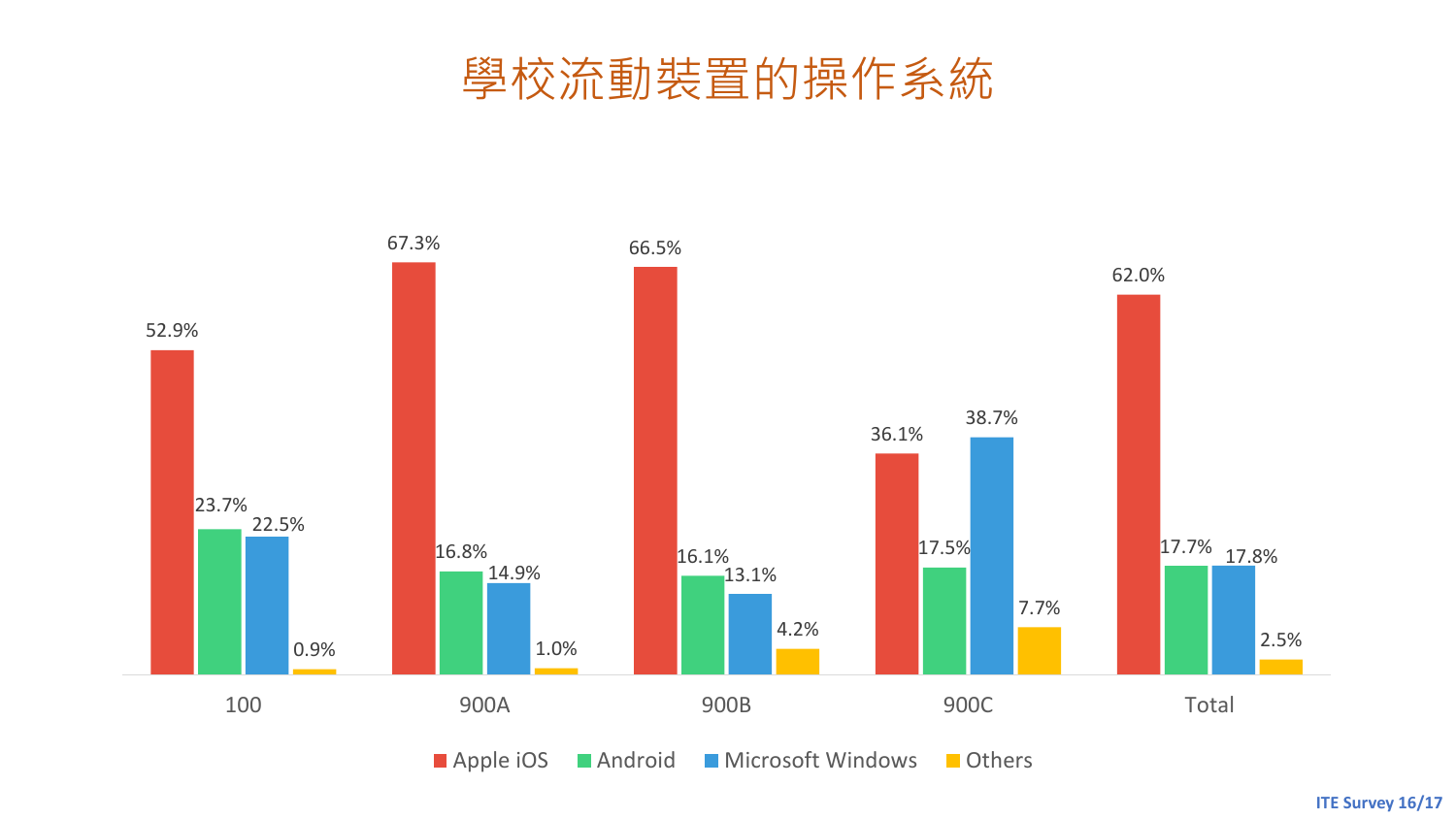學校擁有流動裝置的平均數量

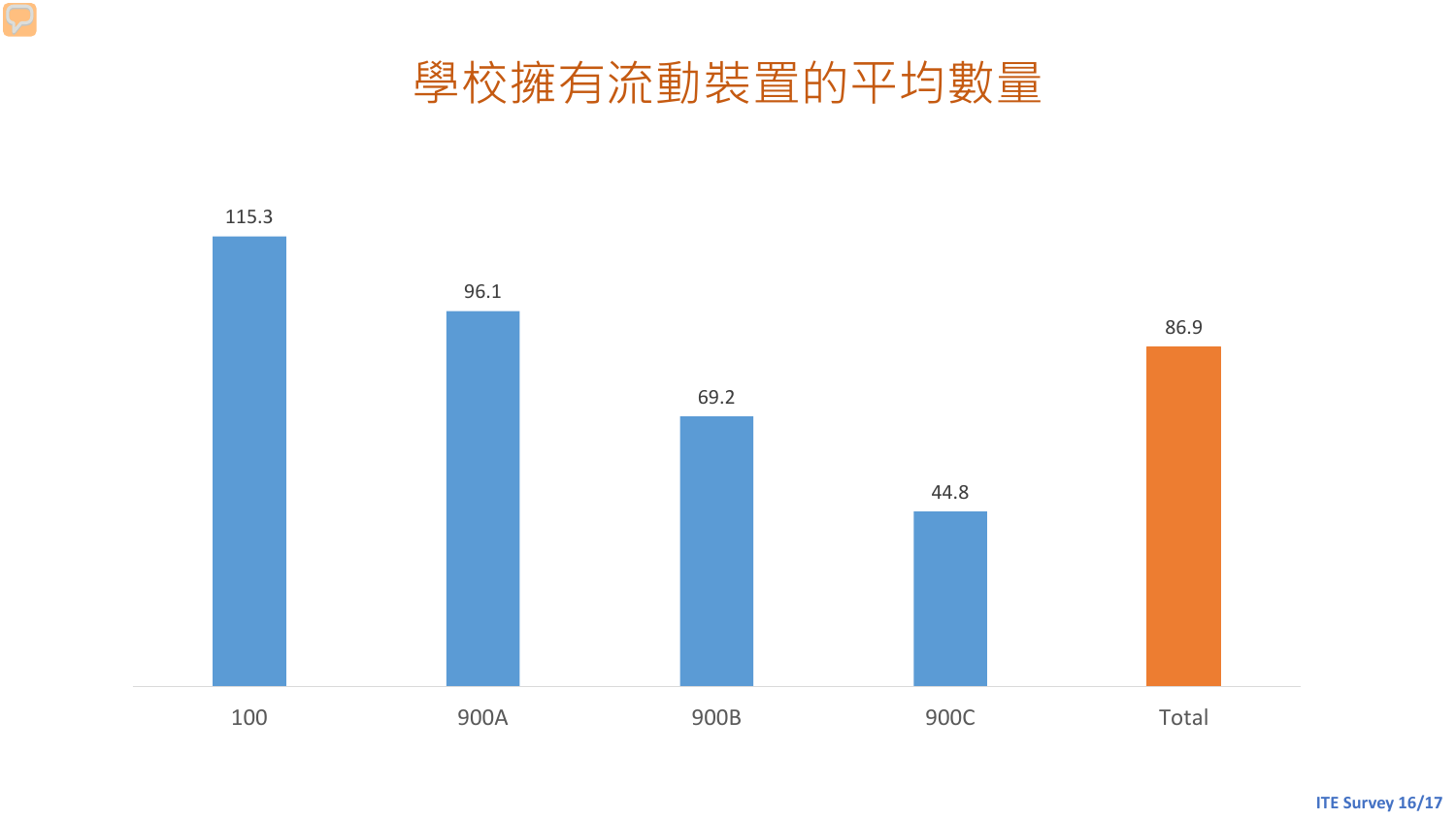### OITG 在三個範圍內的估計分佈



■(i) 購置流動電腦裝置供學生使用 ■(ii) 僱用或透過服務採購方式增加人手,以加強對流動電腦裝置的技術支援 ■(iii) 訂購電子學習資源、軟件或平台支援電子學習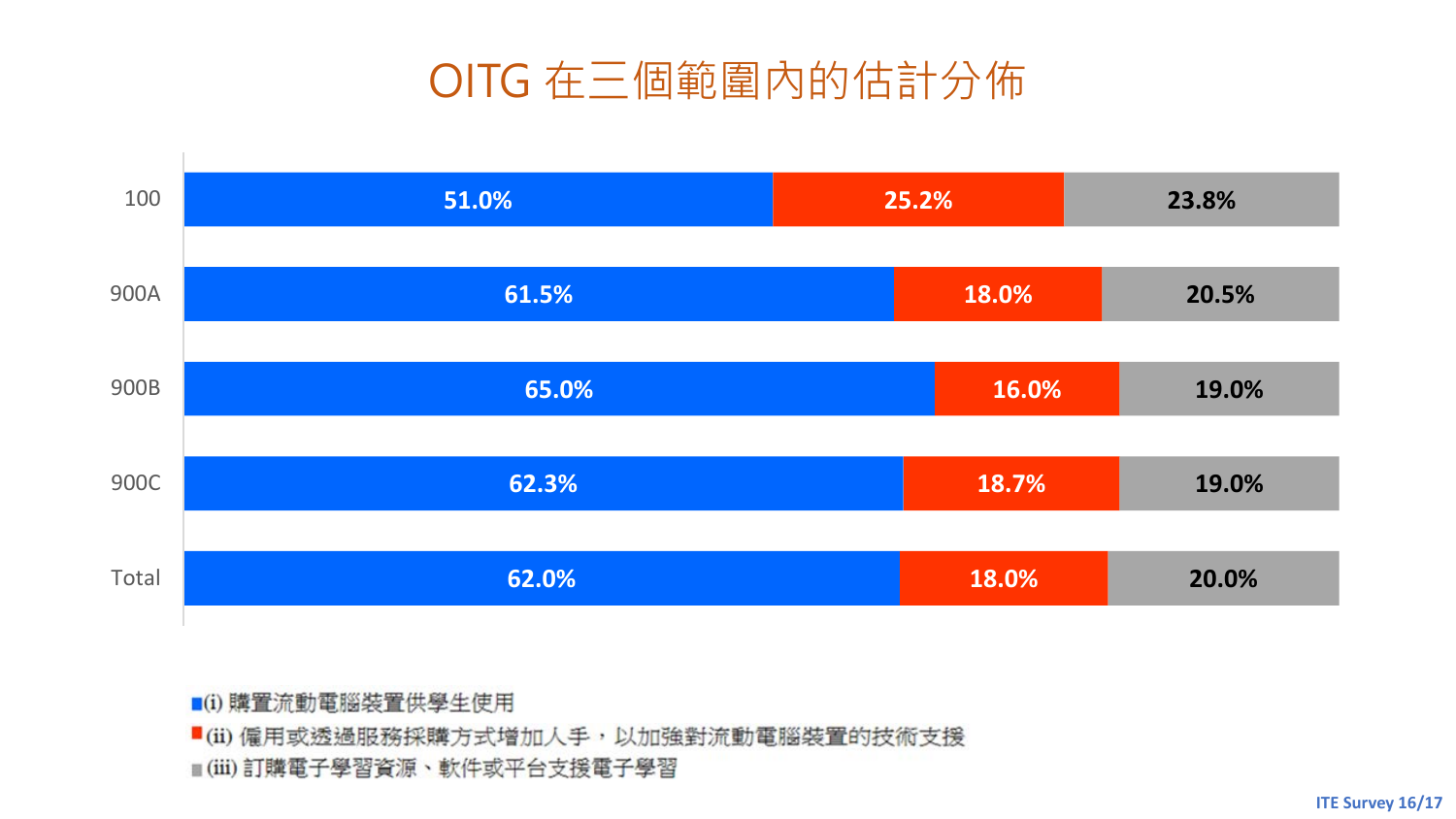



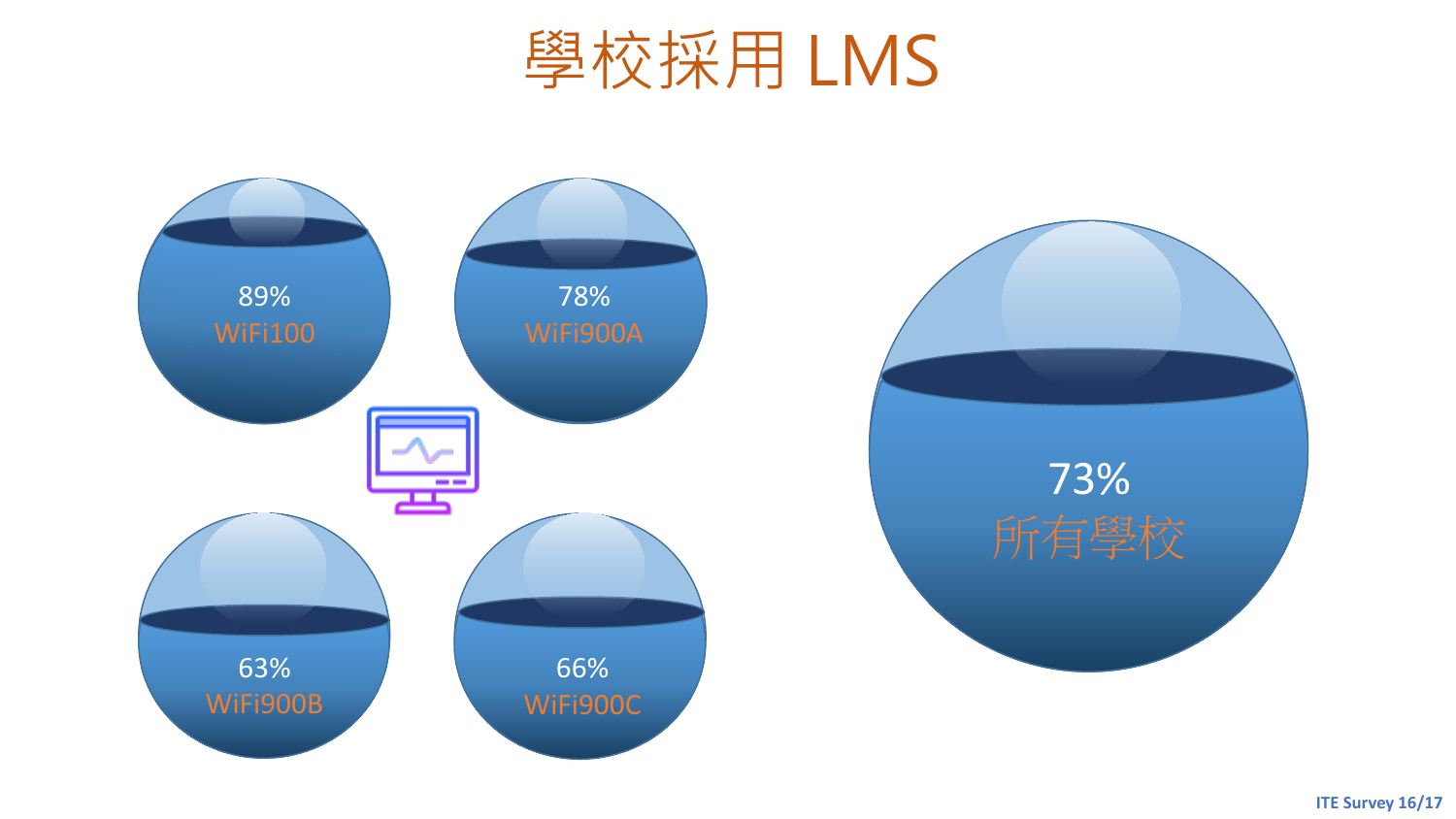

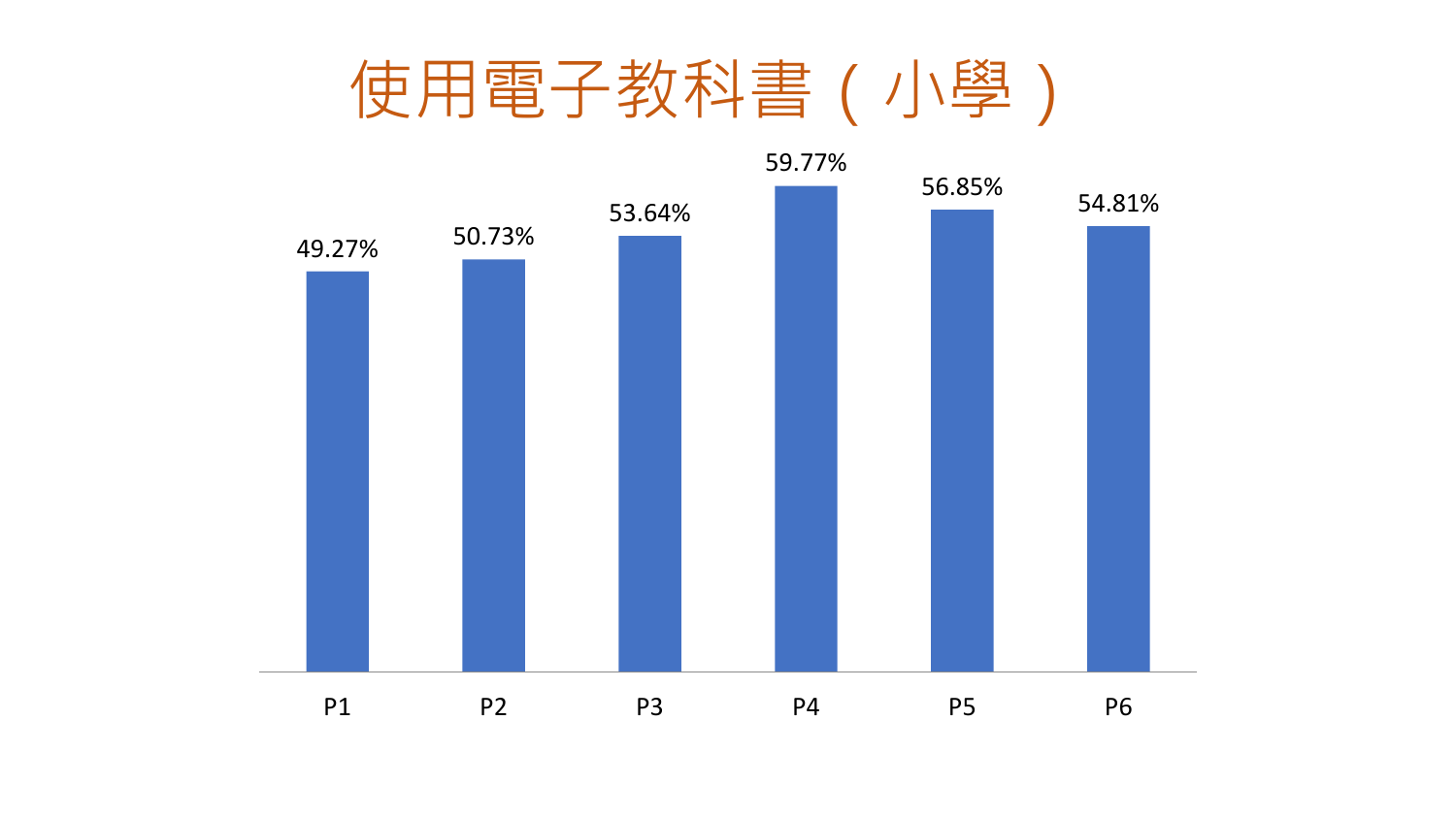使用電子教科書(中學)

28.17%

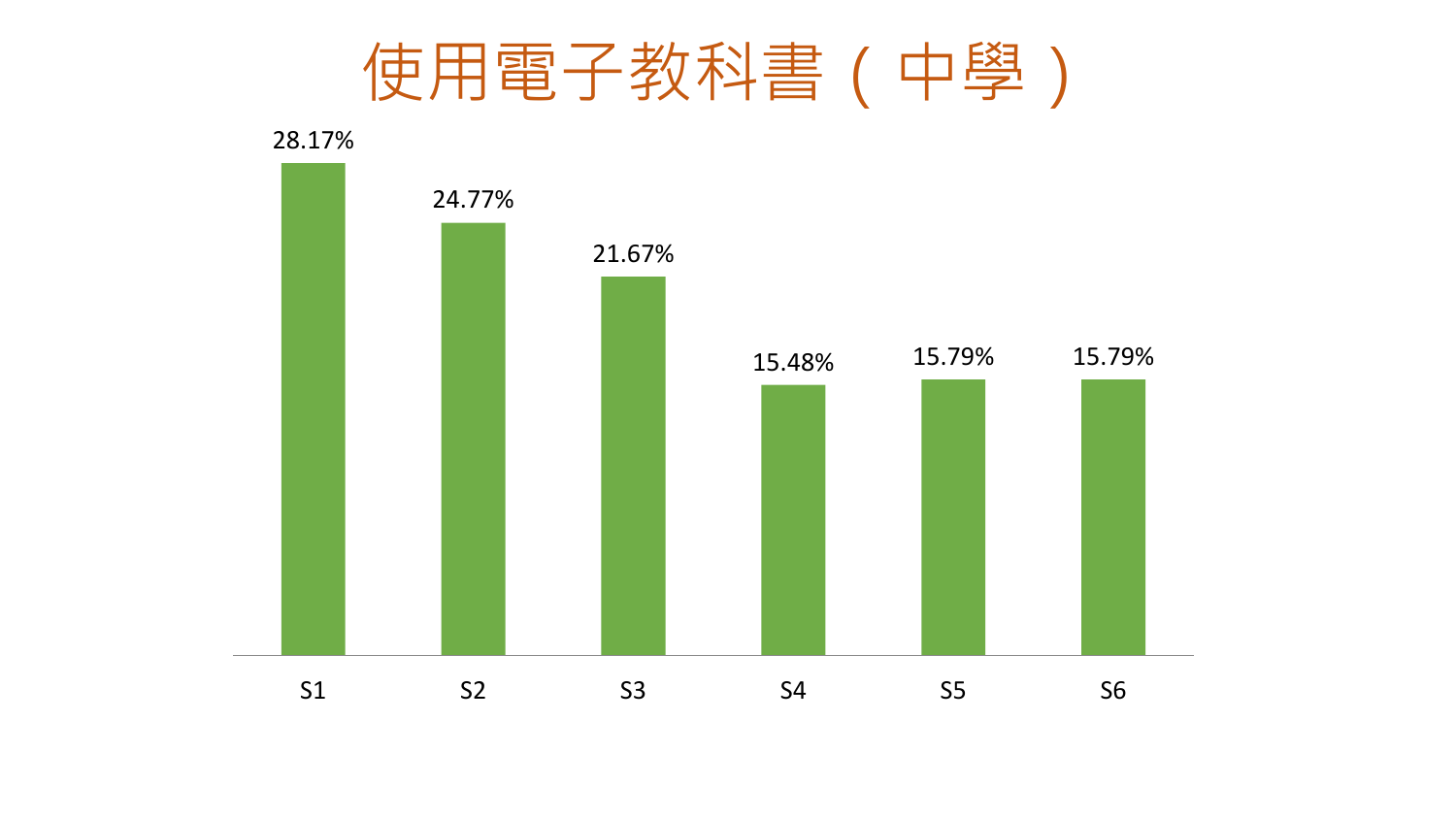

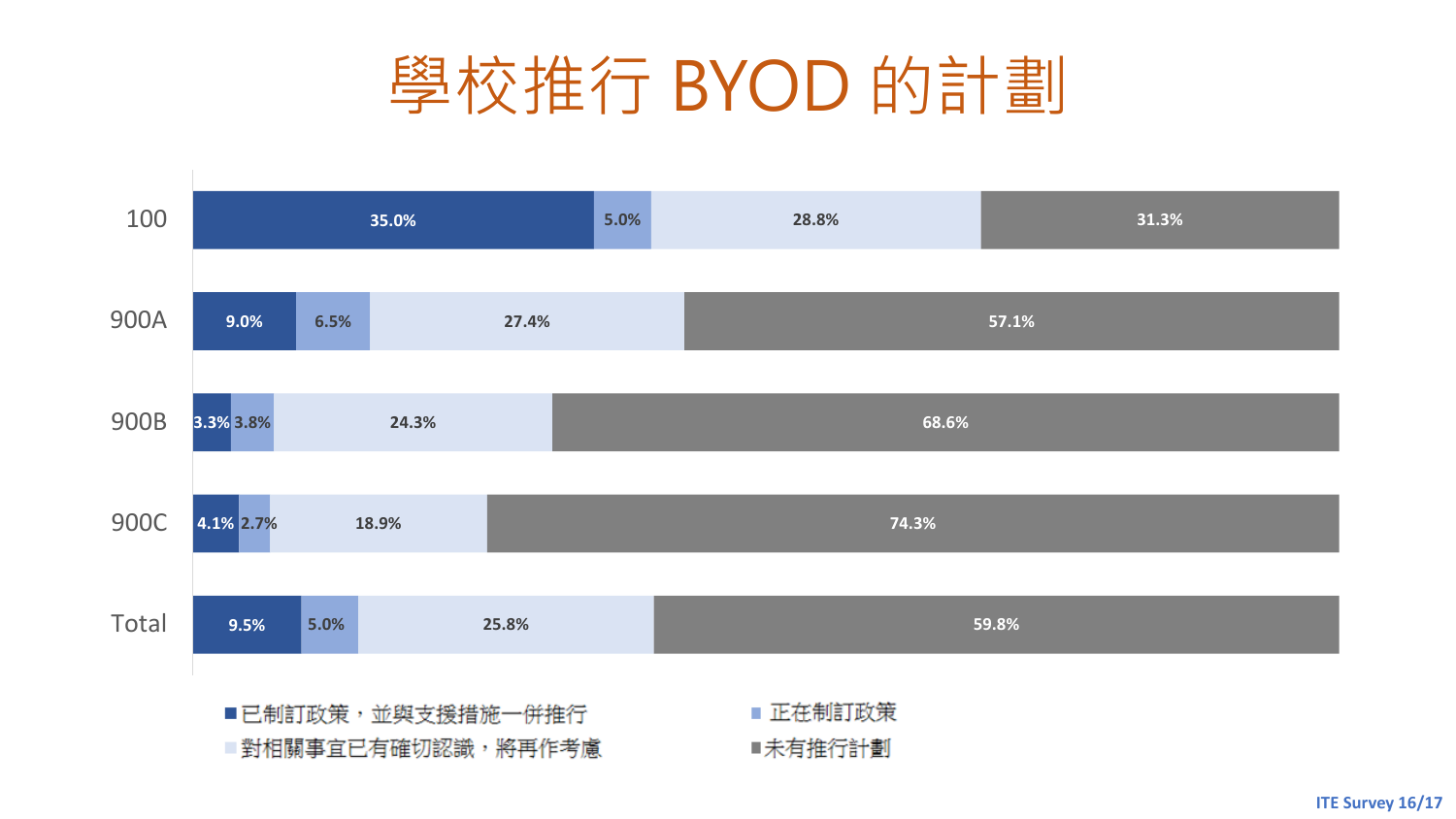# 學校的 BYOD 平均班數

# <u>ODODODODODI.</u> 00000000000 aaaaaac

QQQQQQQQQQQ

WiFi100 **11.7** 班

WiFi900A **9.0** 班

WiFi900B **7.6** 班

WiFi900C **0** 班

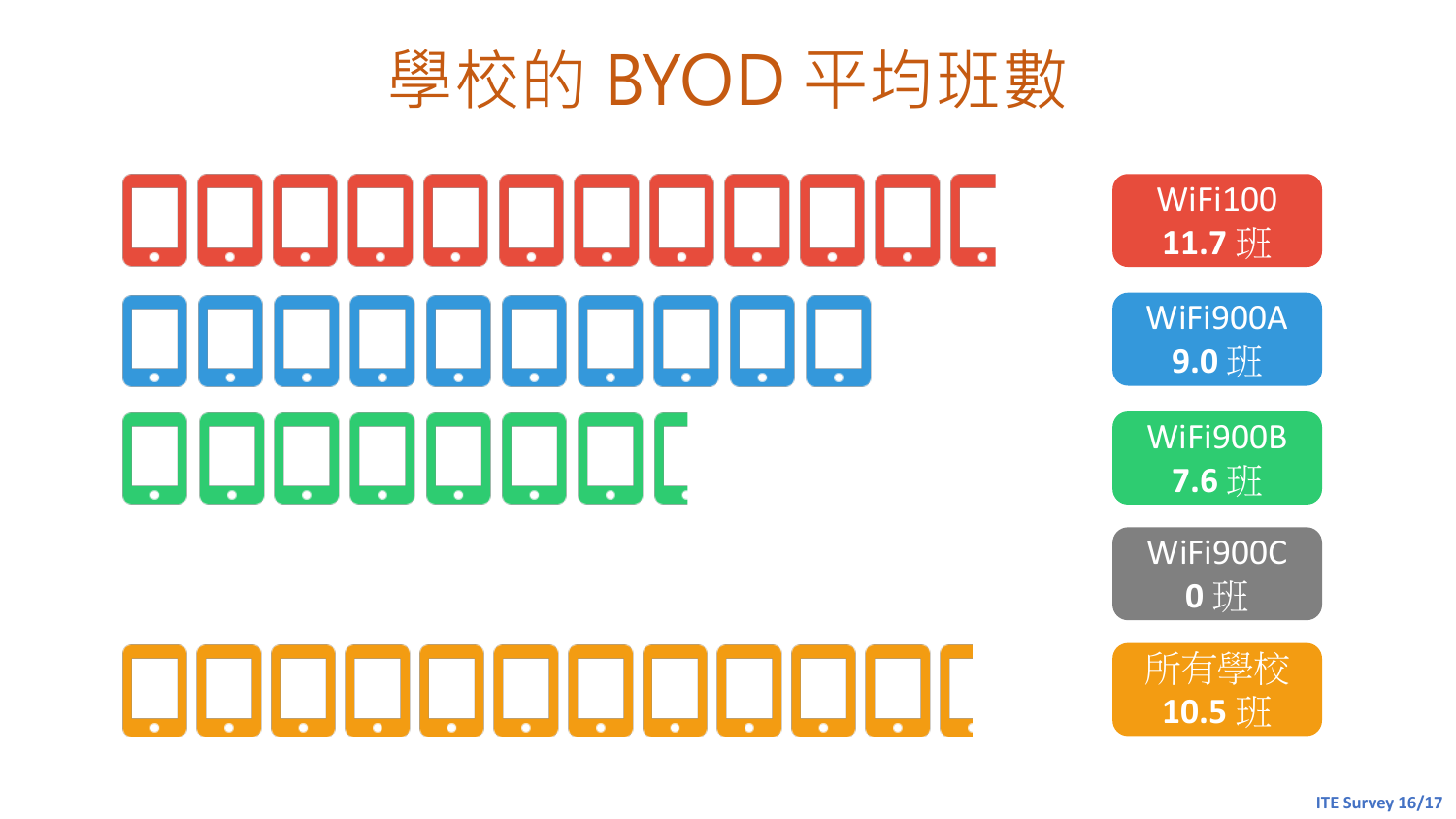# 指定規格為學生購買流動裝置



**83**% 的 BYOD 學校給予學 生指定規格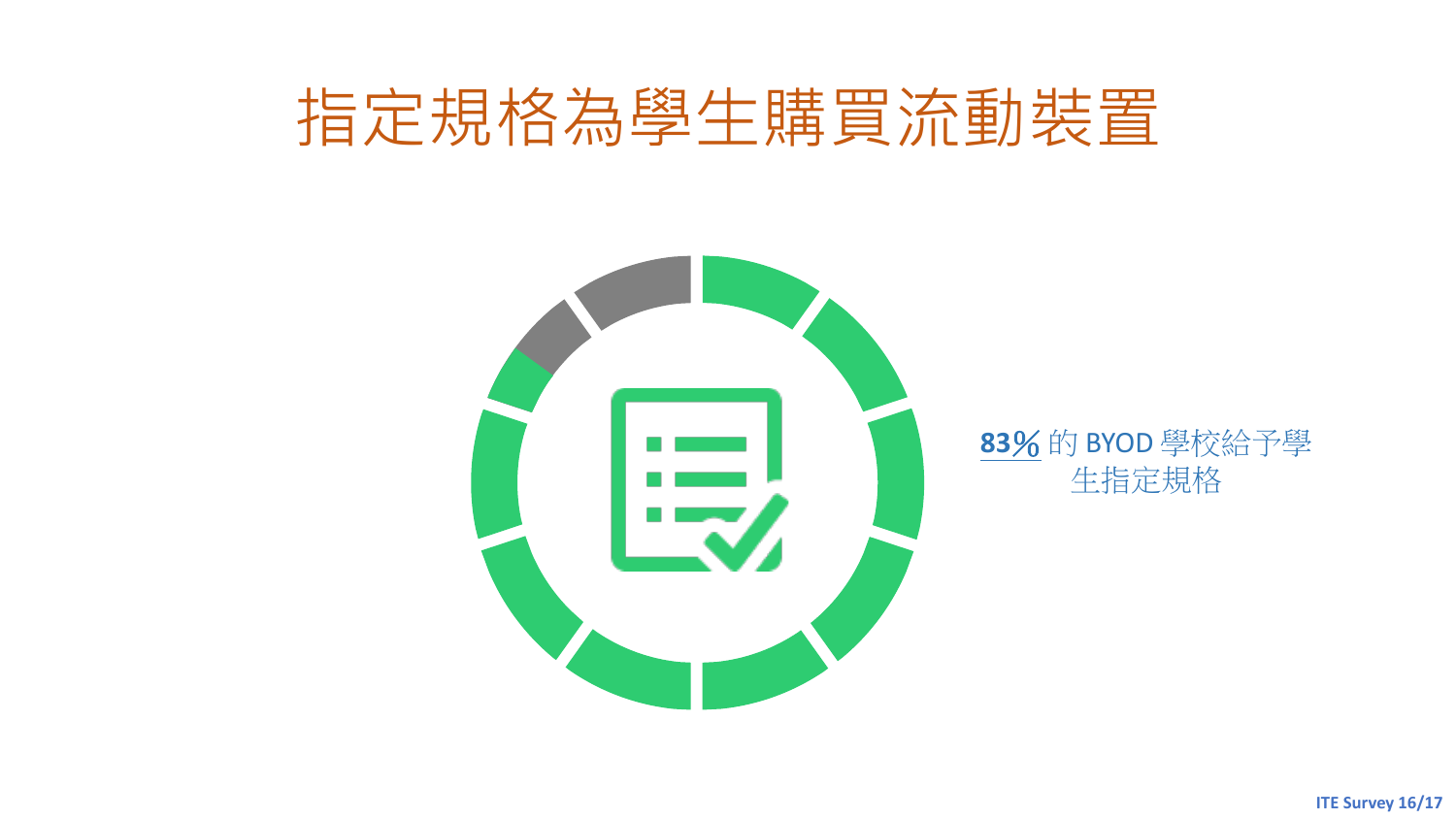

# $|2015/16$   $>$  2016/17  $>$  2017/18  $>$  2018/19

| <b>WiFi 900</b><br>第一批學校 | 一筆過撥款<br>經常性津貼 | 經常性津貼          | 經常性津貼          | 經常性津貼 |
|--------------------------|----------------|----------------|----------------|-------|
| <b>WiFi 900</b><br>第二批學校 |                | 一筆過撥款<br>經常性津貼 | 經常性津貼          | 經常性津貼 |
| <b>WiFi 900</b><br>第三批學校 |                |                | 一筆過撥款<br>經常性津貼 | 經常性津貼 |
| WiFi 100 學校              |                |                | 經常性津貼          | 經常性津貼 |

\*教育局容許學校保留本學年經常性津貼的未用餘款,並轉撥到下學年使用。 教育局將根據學校經審核的周年帳目,收回超 出本學年年度津貼的餘款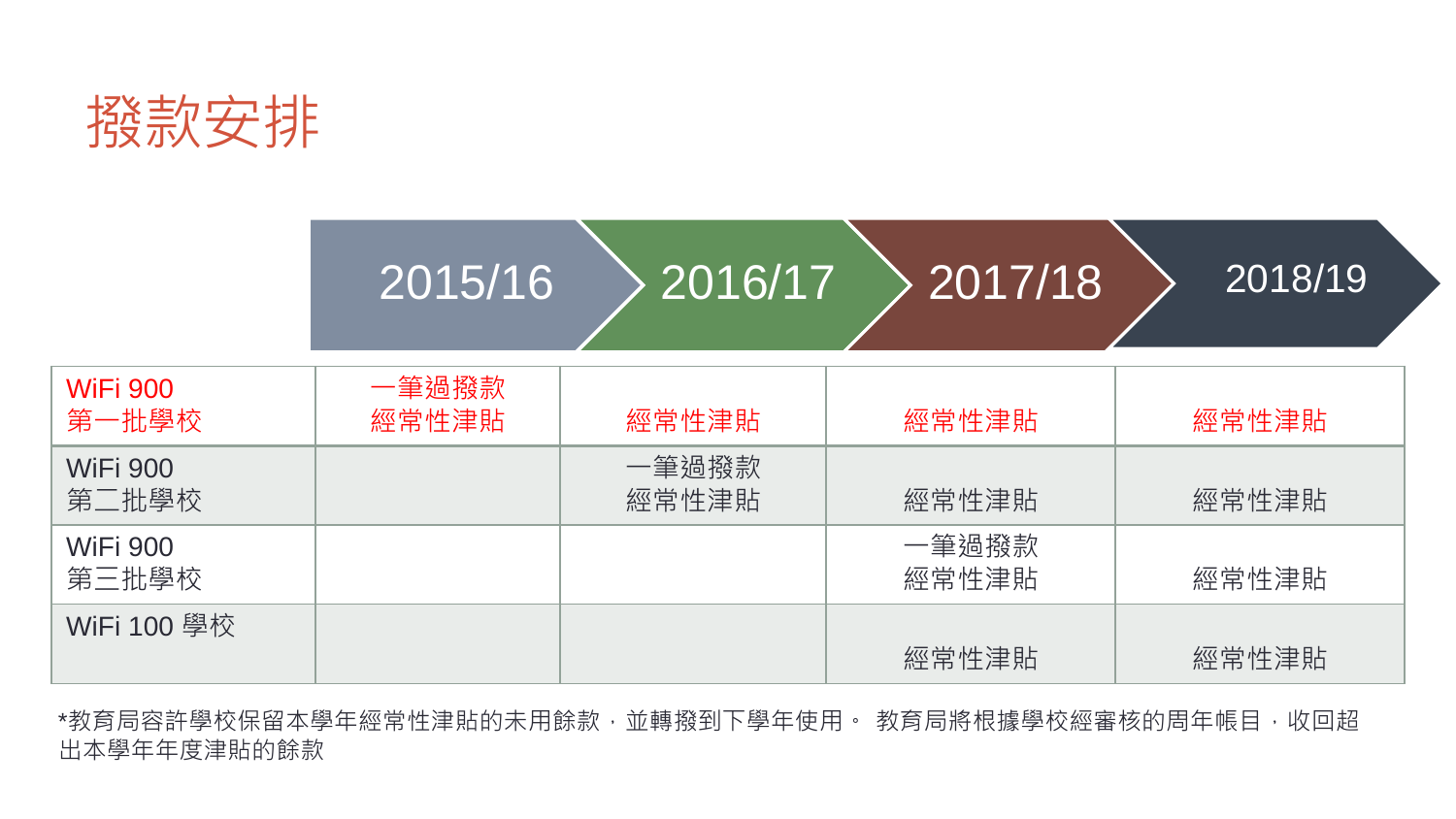

| 班數     | 經常性津貼     |
|--------|-----------|
| 18班或以下 | \$48,530  |
| 19至24班 | \$66,740  |
| 25至30班 | \$84,940  |
| 31至36班 | \$103,140 |
| 37班或以上 | \$121,340 |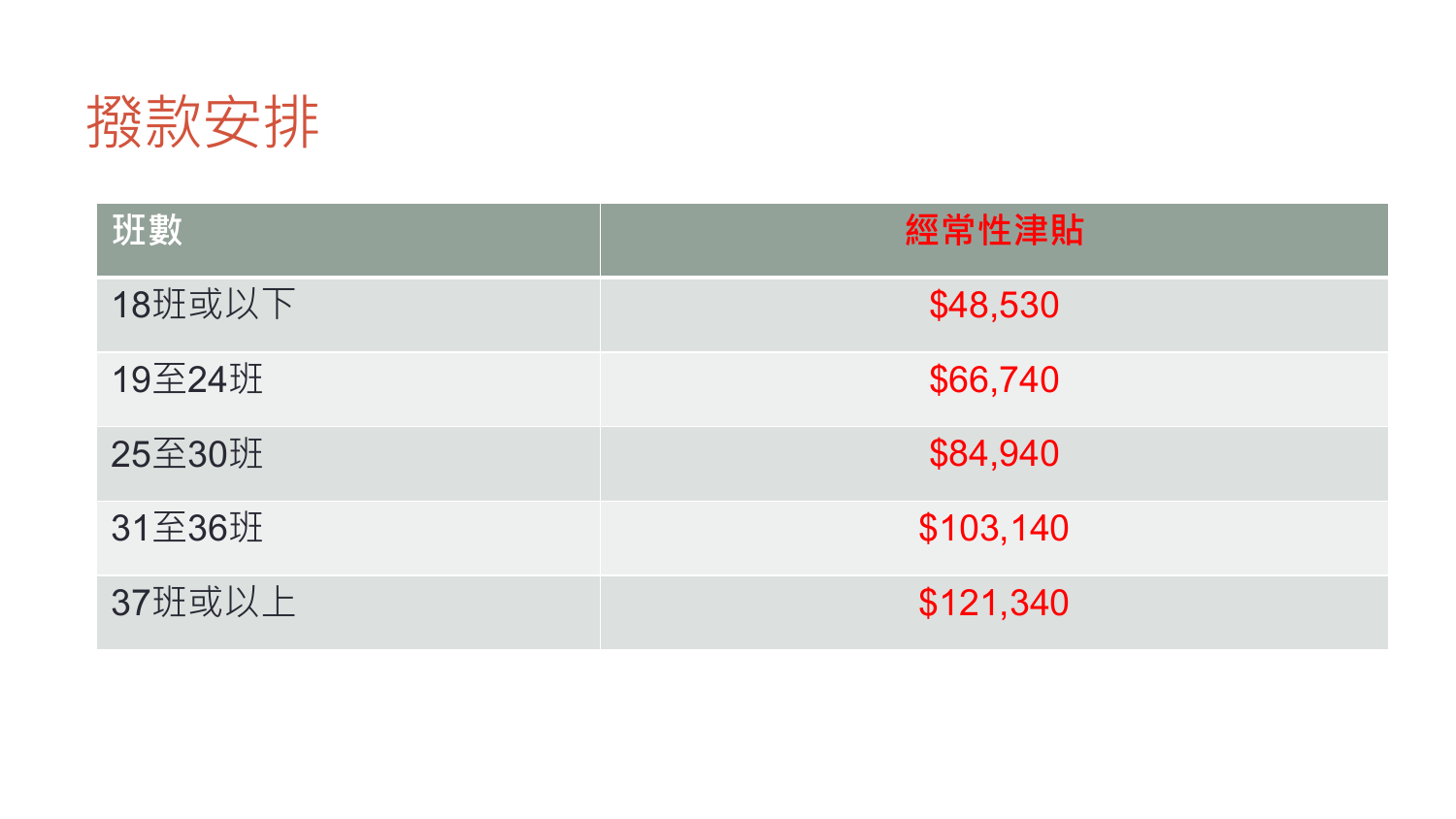

#### 經常性

#### 資訊科技綜合津貼

#### \$197,929 – 680,748

• 與資訊科技相關的消耗品

#### • 互聯網費用

- 聘請技術支援人員
- 延長開放校內資訊科技設;
- 保養維修、提升及更換學; 設施

|            | ITE4                           |                                              |  |  |  |
|------------|--------------------------------|----------------------------------------------|--|--|--|
|            | 平均\$70,000                     | 資訊科技人員支援津貼                                   |  |  |  |
| 施<br>校資訊科技 | • WiFi 費用<br>保養維修及更換流動電腦裝<br>置 | \$300,000<br>聘請資訊科技人員或委<br>託資訊科技公司提供駐<br>校員工 |  |  |  |



#### ITE4 (平均\$100,000)

• 購置流動電腦裝置

#### OITG (平均\$200,000 )

- 購置流動電腦裝置
- 僱用或透過服務採購方式增加人手
- 訂購電子學習資源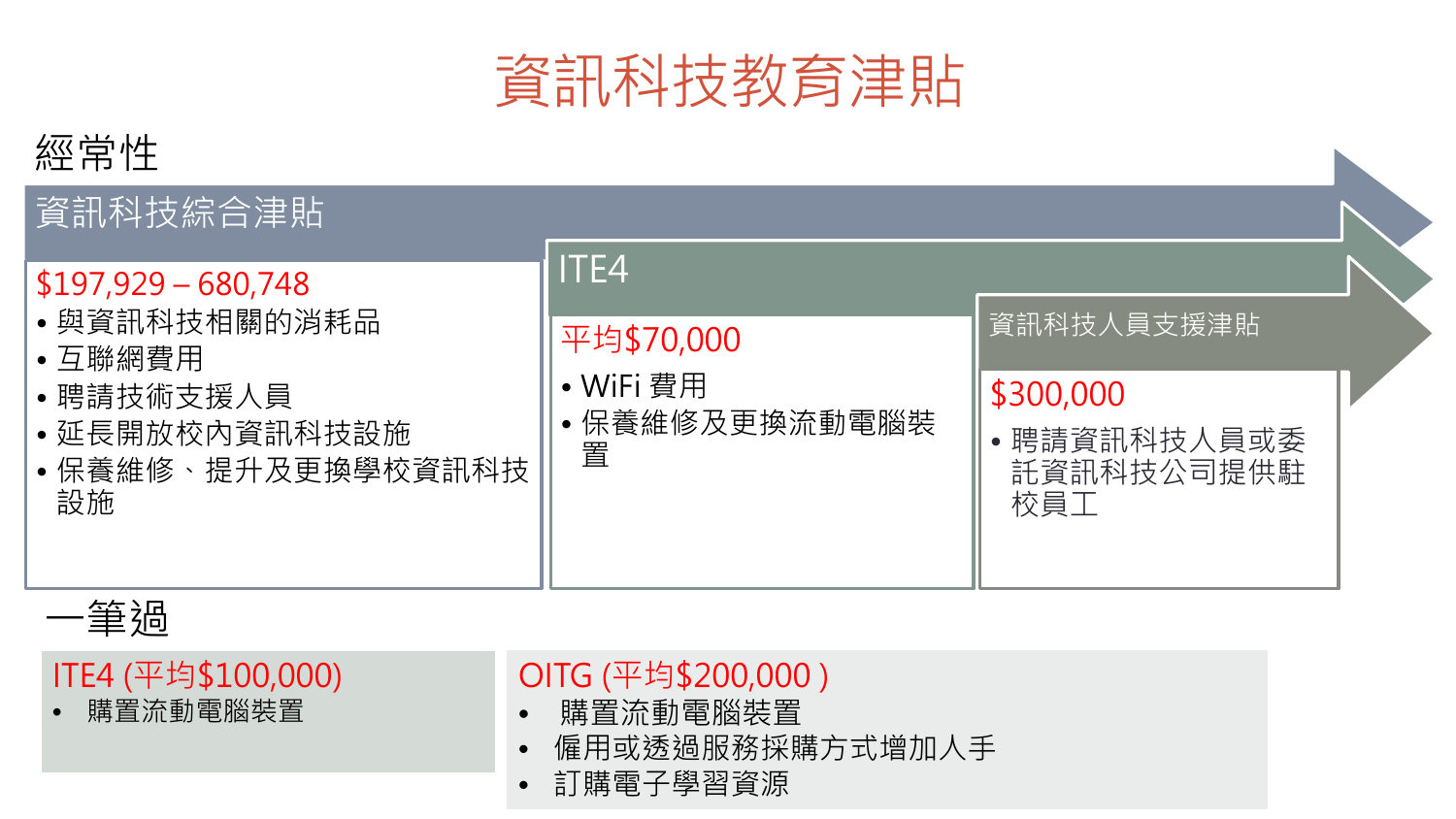### 學校推行自攜裝置 (BYOD) 的技術考慮要點

- WiFi覆蓋 涵蓋所有WiFi用戶需要無線連接的區域
- 寬頻容量 評估有線網絡和無線網絡的帶寬要求用於支援所有BYOD裝置
- WiFi網絡安全 應用以下控制措施來保護WiFi網絡和WiFi用戶
	- ▶使用 session control, 例如 Hong Kong Education City accounts的認證系統, 去限制同時使用 BYOD裝置連接無線網絡

▷使用裝置管理系統來執行合規性檢查,確保BYOD裝置已更新到最新的操作系統和已更新防毒軟件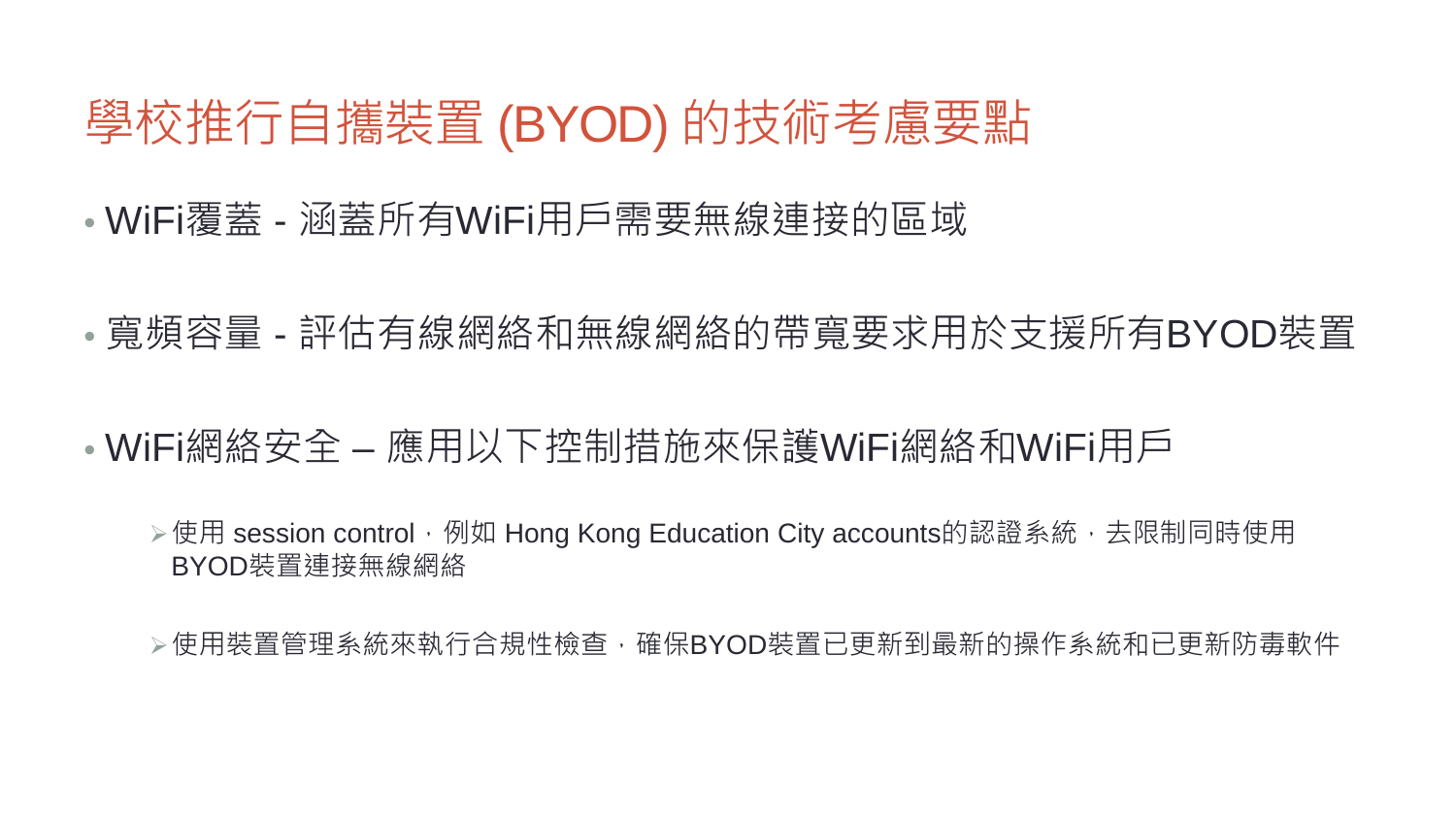### 建立無線網絡校園的相關技術文件

- 1. 用戶要求檢查清單 (Info note)
	- 檢視學校需要使用無線網絡的地方和細節
- 2. 用戶要求範本 (Requirement spec)
	- 跟據檢查清單預備報價文件內技術要求的部分
- 3. 系統測試 (System Test)
	- 承辦商測試無線網絡系統運作
- 4. 用戶測試範本 (UAT)
	- 完成工程後測試無線網絡效能的計劃
- 5. 資訊保安建議實踐內容 (Recommended Practices on Information Security)

#### \*上述文件正進行更新中,稍後將上載到 WiFi 900 的網站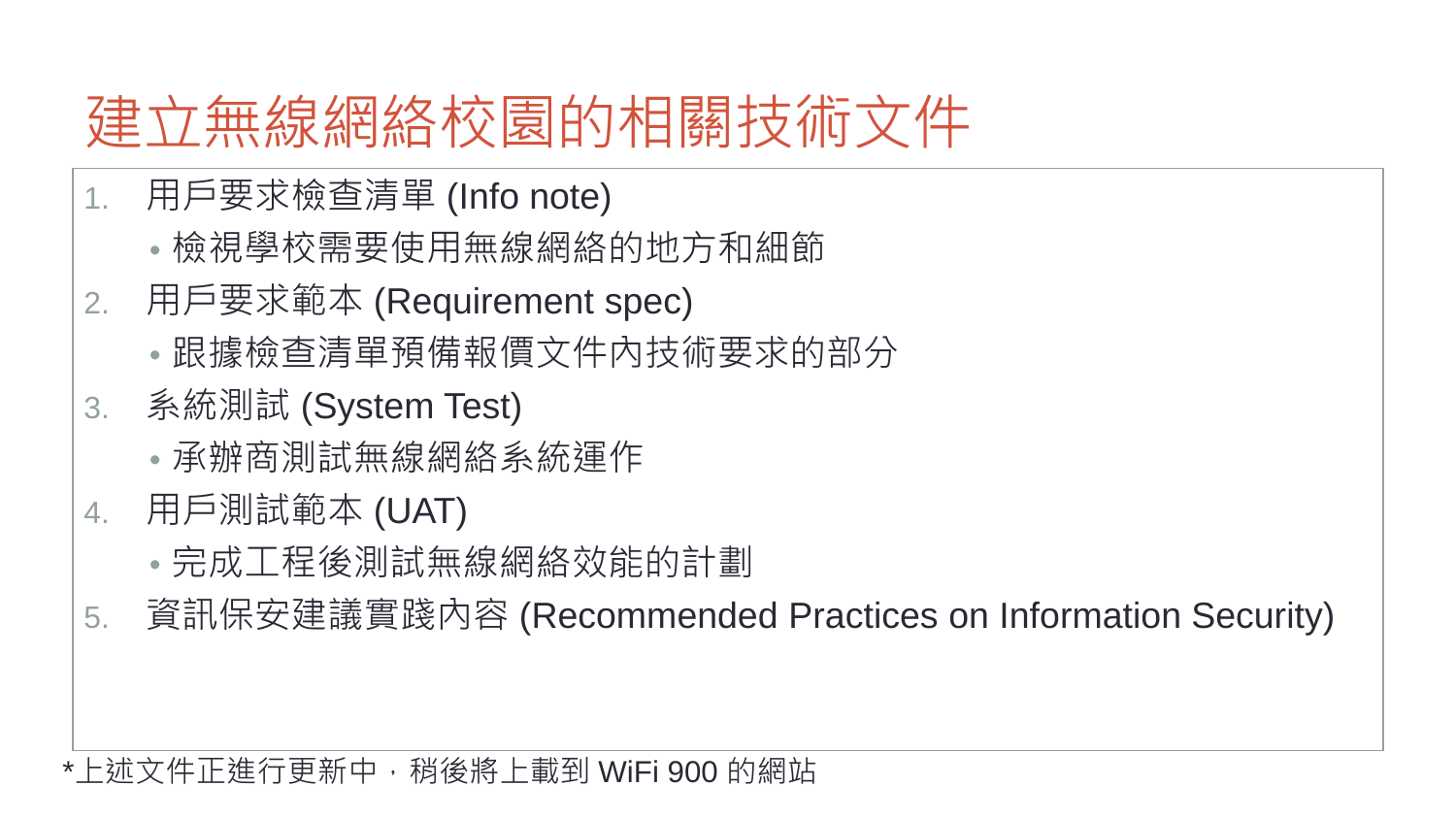## WiFi 900A 學校更新服務注意地方:

最新用戶要求範本下載: [www.edb.gov.hk/ited/wifi900](http://www.edb.gov.hk/ited/wifi900)

http://www.edb.gov.hk/tc/edu-system/primarysecondary/applicable-to-primary-secondary/it-inedu/WiFi900/technicaladvisory.html

#### 其中需注意的部分如下:

- Contract End Arrangement
- Exit Plan
- Sub-Contracts
- Delay of Schedule

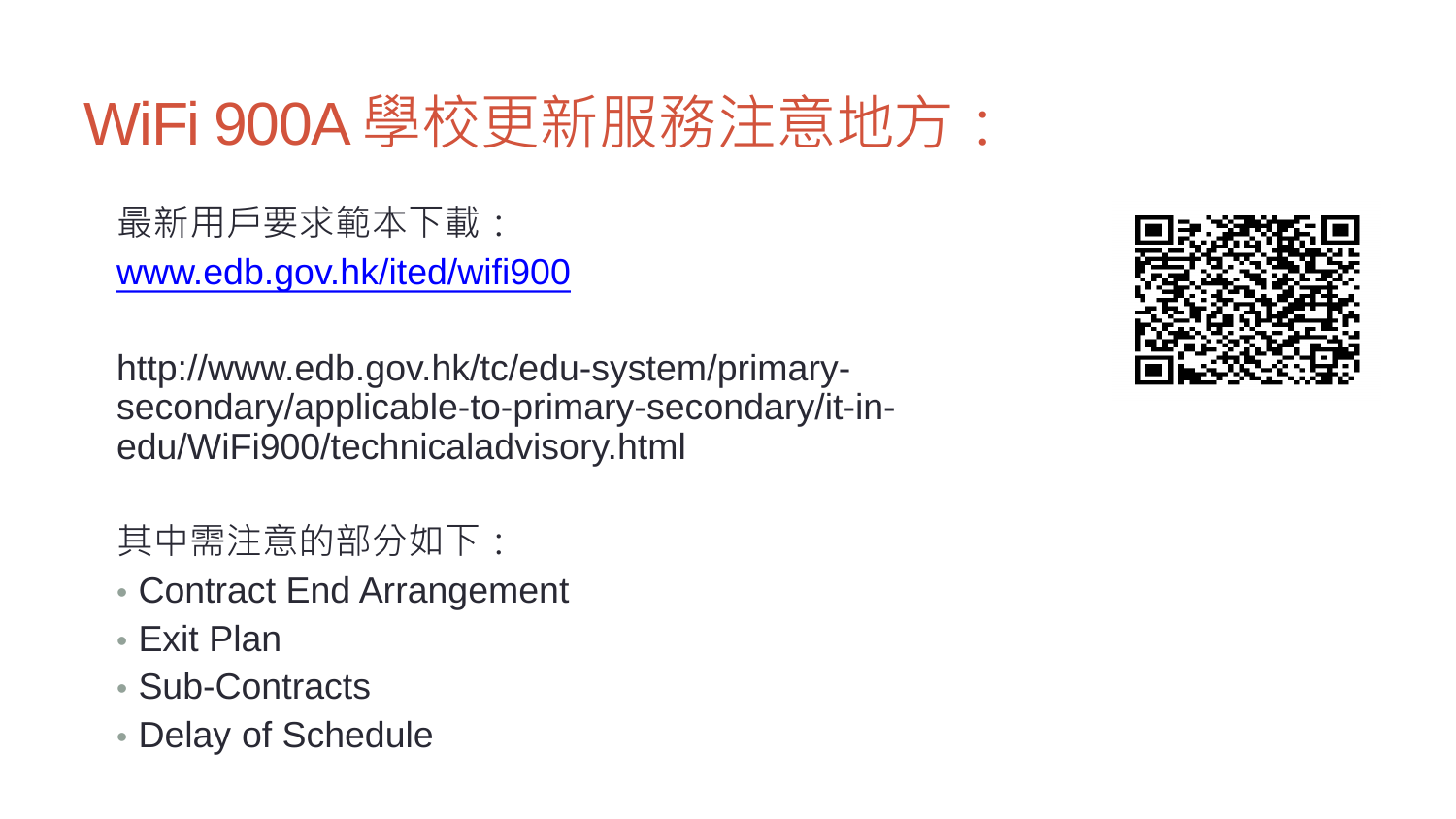# 完約安排 (Contract End Arrangement)

• Contract End Arrangement – All provisions of trunks, conduits, cables, LAN ports and power points shall be considered as fixture of the School and shall become the property of the School. The Contractor shall remove or keep those provisions according to the instruction of the School. Contractor can remove the network equipment such as switch, routers, and access points.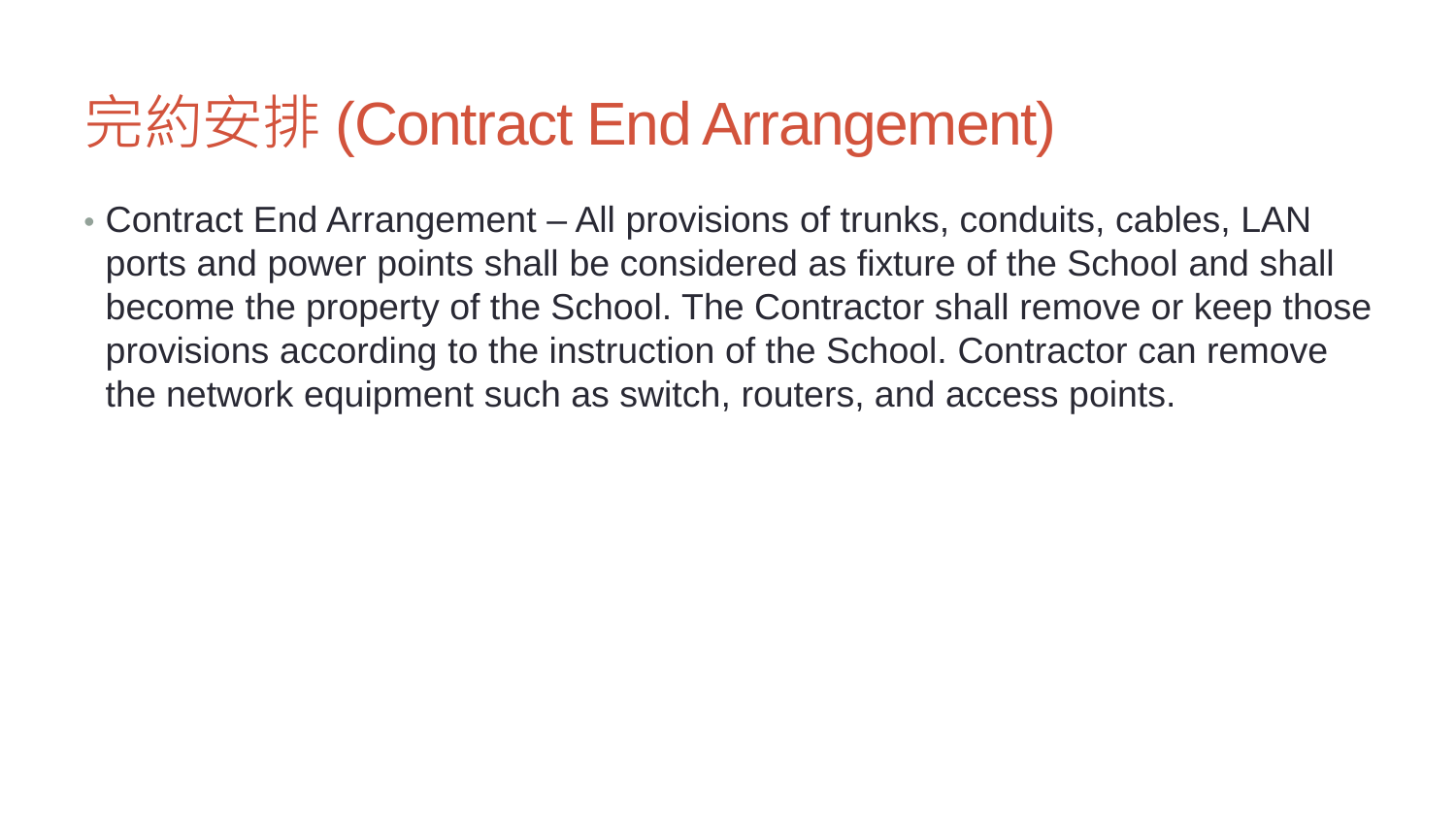### 服務水平 (Service Level Rebates) 及終止合約 (Termination of Service)

#### **4.7 Service Level Rebates**

4.7.1 The Service Rebates to the School operate as liquidated damages for the performance fallen short of the target service levels over a period of one month. The service measures stipulated in 4.6 will be used to determine the Service Rebates in Service Availability (S1) and Service Resumption Time (S2).

4.7.2 The application of the Sei monthly charge will commence w reliability test.

4.7.3 For each month, the Service  $(S1, S2)$  will be calculated as be target Service Levels for the W availability agreed:

Failure Hour x [(Yearly Sul

Failure Hour: The unscheduled network due to the failure of hard

#### 4.10 Termination of Service

4.10.1 The School reserves the right to terminate all or part of the Service at any time with written notice of 10 working days in advance if:

- The Contractor fails to meet the target service levels under Service Level Requirements for two consecutive months, or three months in total within the committed subscription period;
- The School suspects that unauthorized activity has occurred or is . occurring in relation to the Service;
- The provision of the Service will cause the School to be in breach of  $\bullet$ any applicable law;

4.10.2 The Contractor shall provide to the School and implement the Exit Plan in accordance with: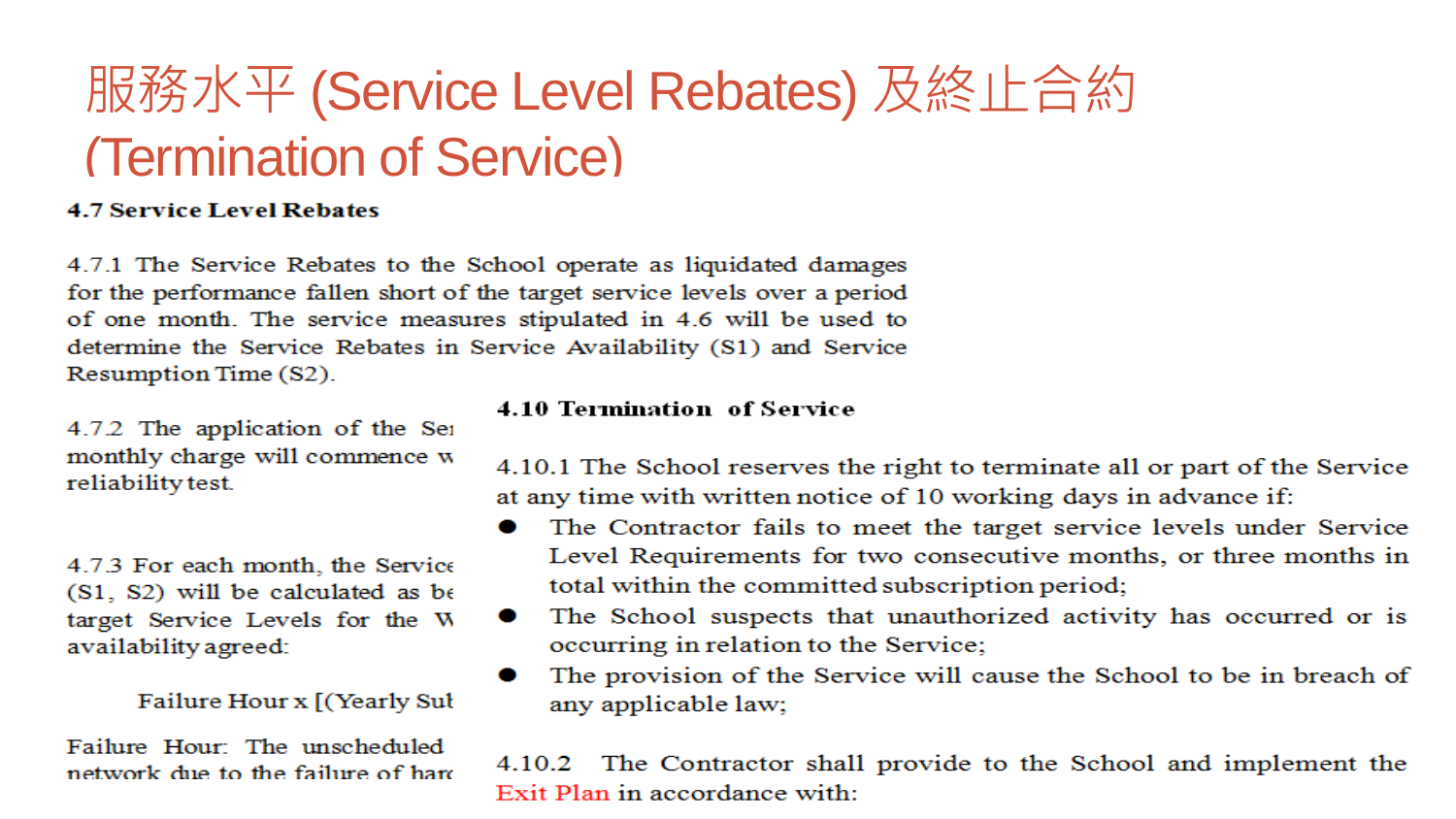## 終止合約 (Termination of Service)

- The Exit Plan shall aim at enabling the School or its authorized parties to perform in substitution for the Contractor and to eliminate or minimize any disruption or deterioration of the Service. The Exit Plan shall contain, but not limited to the following information:
	- Detailed exit procedures, disengagement timetable and actions to be taken by both the Contractor and the School for smooth termination of all or any part of the Service;
	- Any information that is necessary for the School or a new service provider to continue the provision of the Service;
	- Details of the Contractor's personnel and other resources that will assist the School or the School's authorized parties during the handover;
	- All provisions of facilities such as trunks, conduits, cables, LAN ports and power points, shall be considered as fixture of the School venues and shall become the property of the School. The Contractor shall remove or keep those provisions according to the instruction of the School. Contractor can remove the network equipment such as switch, routers, and access points.
- The Contractor shall be responsible for the implementation and execution of the Exit Plan and shall ensure that the exit plan is carried out in a timely and orderly manner.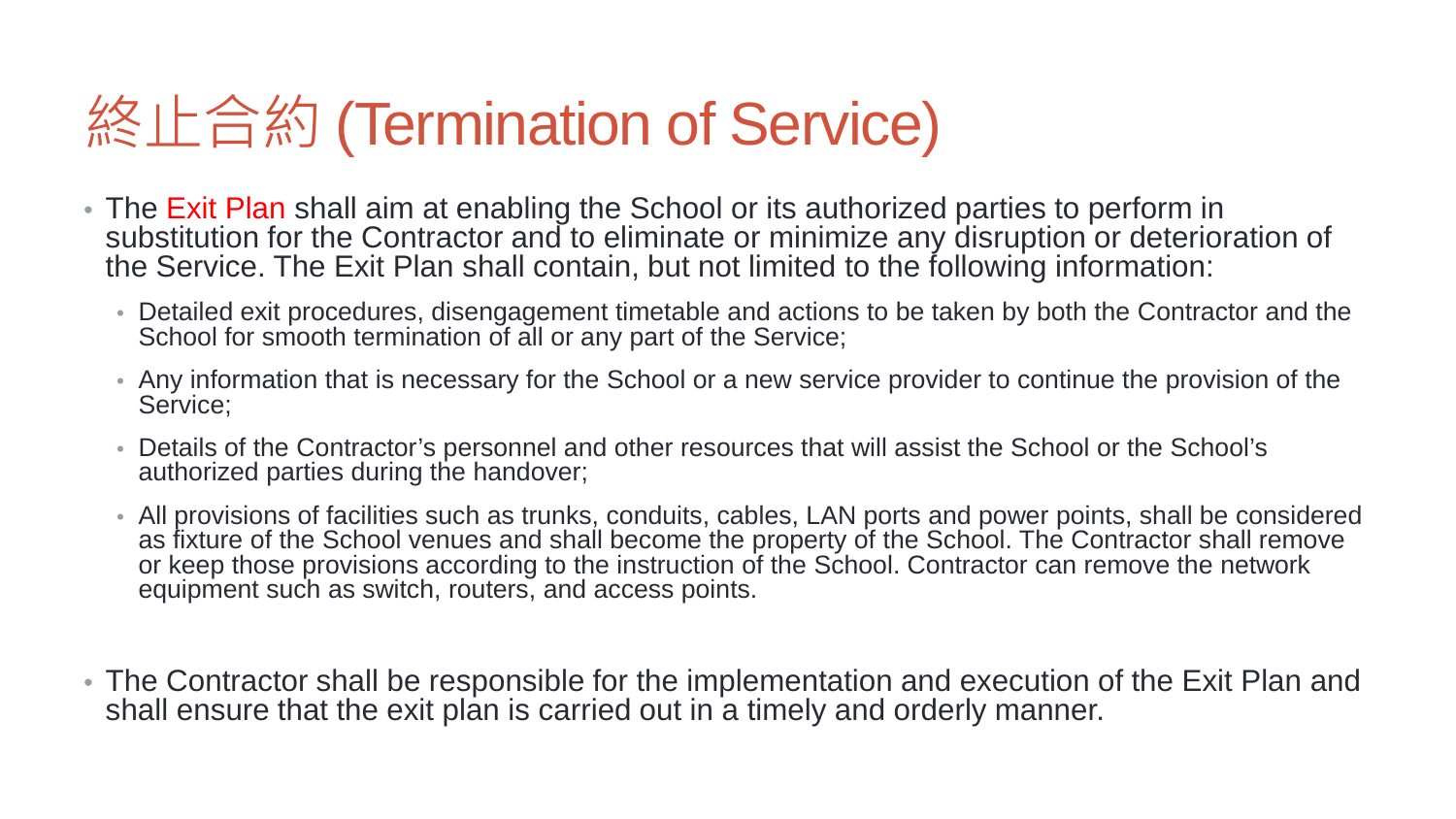### 分判商 (Sub-Contracts)

#### 7. Sub-Contracts

- 7.1 The Tenderer shall be the prime Contractor for all the services specified in Part X and Part Y of this contract. The Tenderer shall be the single point of contact for all contractual matters.
- 7.2 The Tenderer shall be liable for the performance or breach of any provisions of the contract by Sub-Contractors.
- 7.3 The Tenderer shall provide details of the sub-contract service for the Wifi operation and maintenance of the Sub-Contractors in the format listed on Section 5 of Part Y. The hierarchy of the sub-contracting shall also be clearly stated below. If there are no Sub-Contractors, please enter nil.
- 7.4 No Sub-Contractor(s) specified in Section 5 of Part Y shall be replaced unless prior written consent has been given by the School.
- 7.5 The Tenderer shall ensure that the quality of the service rendered by the Tenderer shall not be affected due to any change of Sub-Contractors: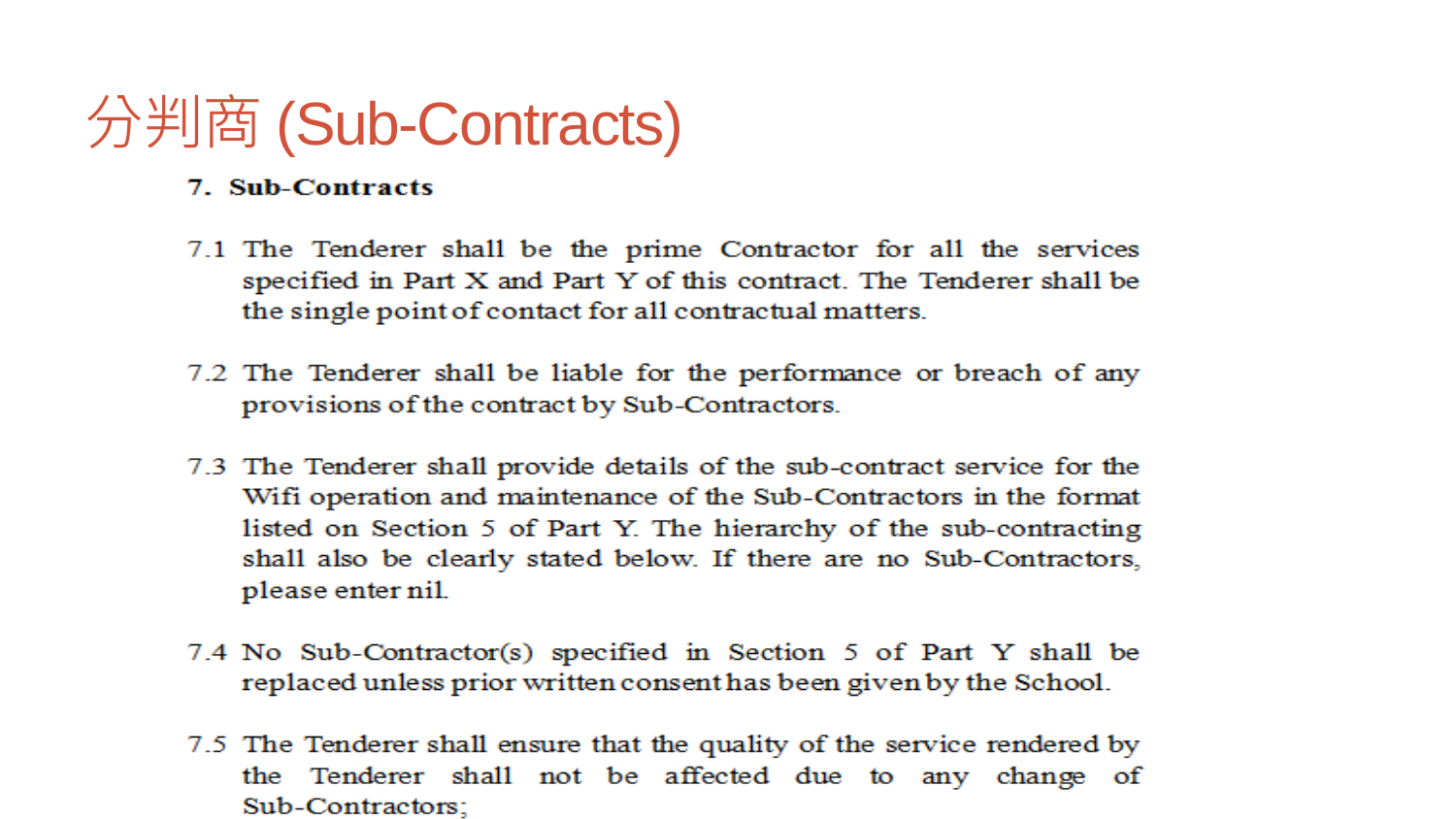### 服務延誤 (Delay of Schedule)

#### 9. Delay of Schedule

9.1 If the Contractor fails to provide any part of the WiFi service which shall be ready for use in the School within 60 days after the target Ending Date specified in Section 8 of Schedule of Work then notwithstanding anything else contained in this Contract the School shall be entitled to terminate this Contract with forthwith by giving written notice to the Contractor and to recover from the Contractor the amount of all damages and loss suffered by the School resulting from such failure, including without limitation to any damages and loss resulting from the termination of related service orders

9.2 Within one (1) week of the termination of this Contract, the Contractor shall collect its own Hardware and Software at his own cost after the contractor has removed the School Data in the Hardware.

9.3 The Contractor shall reinstate and make good the concerned area of the School to the satisfaction of the School after removal of the hardware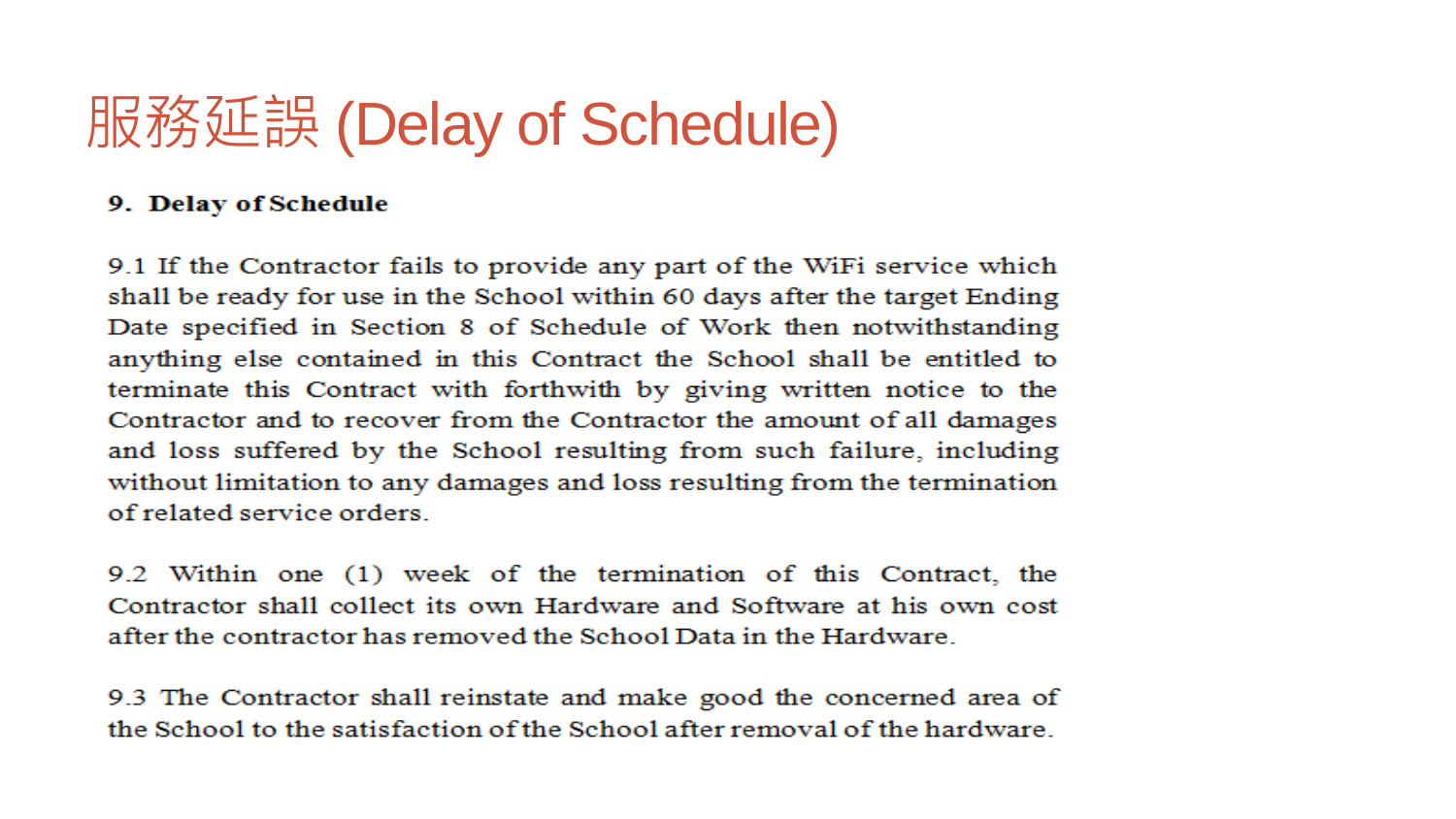### 用戶測試(User Acceptance Test)

### •技術顧問可為學校的用戶測試計劃提供意見

•教育局將提供約**25**部平版電腦 (Android 802.11ac tablets) 供學校預約進行用戶測試

•包括常用軟件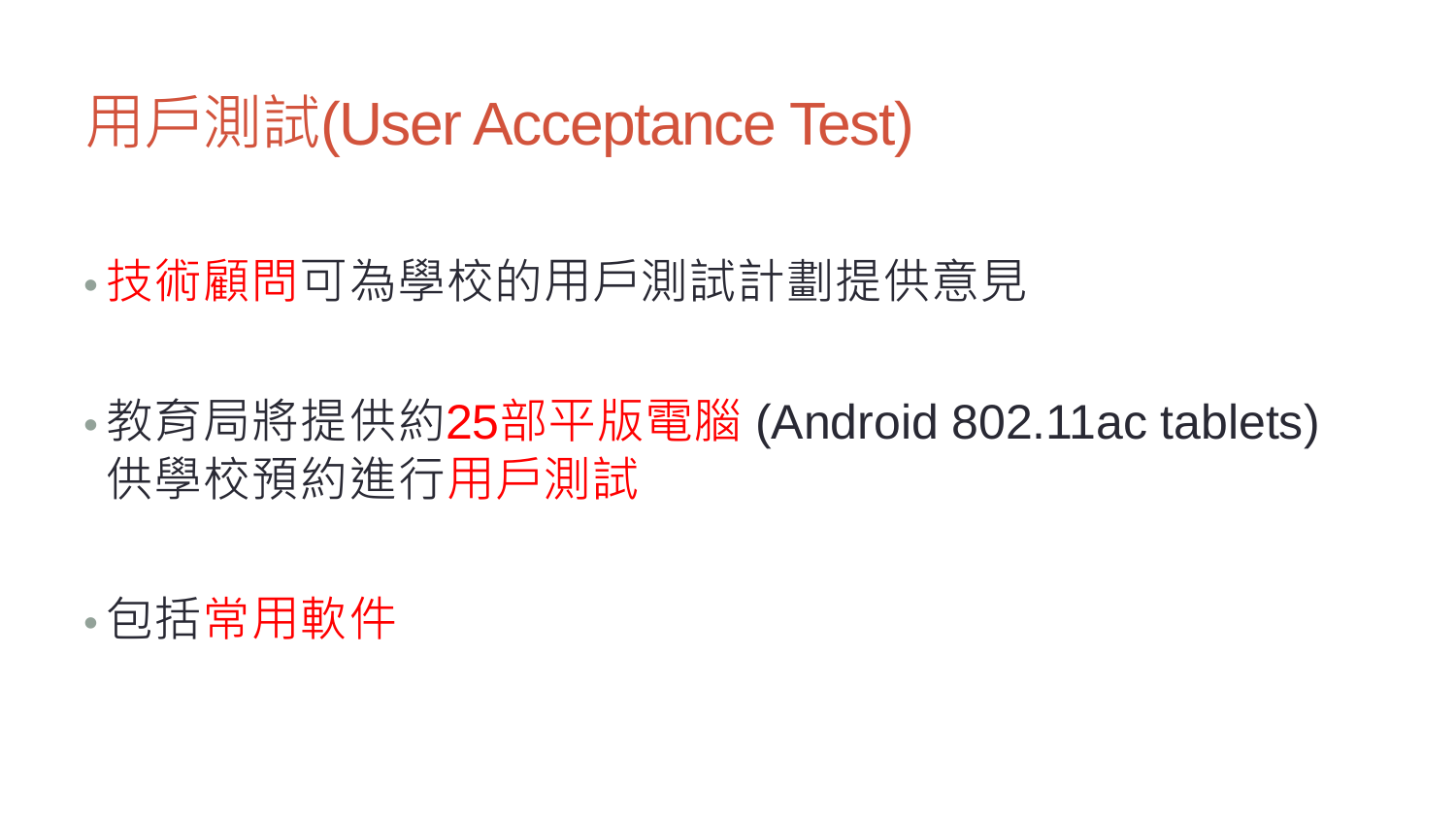

| 項目              | WiFi 900A                 | 備註                     |
|-----------------|---------------------------|------------------------|
| 制訂用戶要求方案及用戶要求   | 2017年12月至2018<br>年3月      | 檢視清單                   |
| 學校準備報價文件        | 4至5月<br>(可盡早進行)           | 檢視清單、用戶要求範本<br>及技術顧問服務 |
| 學校收到本局有關撥款詳情的來函 | 4月至5月                     | 預計於年中致函校長有關撥款詳情        |
| 邀請報價及審閱程序       | 5至6月<br>(可盡早進行)           | 技術顧問服務                 |
| 批出合約            | 6 <sup>5</sup><br>(可盡早進行) | 預計9月前撥款                |
| 工程              | 6至8月<br>(可盡早進行)           | 制訂系統測試及用戶測試            |